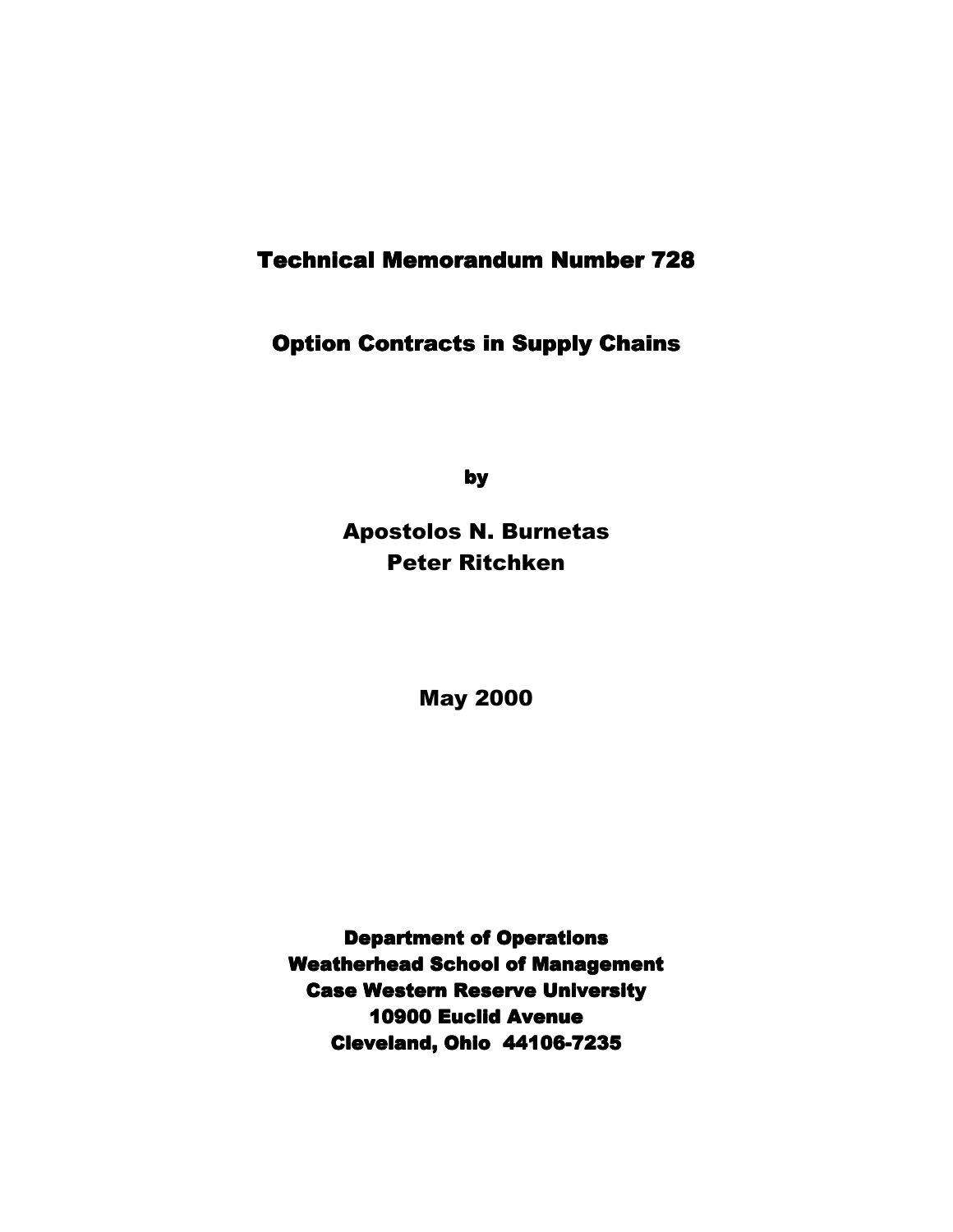# Option Contracts in Supply Chains<sup>\*</sup>

 $\begin{aligned} \text{Apostolos Burnetas}^{\dagger} \qquad \qquad & \text{Peter Ritchken}^{\ddagger} \end{aligned}$ 

May 26, 2000

<sup>¤</sup>The authors thank Ranga Narayanan and Vishy Cvsa for helpful comments.

<sup>&</sup>lt;sup>†</sup>Department of Operations Research and Operations Management, Weatherhead School of Management, Case Western Reserve University, 10900 Euclid Ave., Cleveland, Ohio, 44106, Tel: 216-3684778, Fax: 216-368-4776, E-mail: atb4@po.cwru.edu

<sup>&</sup>lt;sup>‡</sup>Department of Banking and Finance,Weatherhead School of Management, Case Western Reserve University, 10900 Euclid Ave., Cleveland, OH 44106-7235, Phone: (216) 368-3849, Fax: (216) 368-4776, E-mail: phr@po.cwru.edu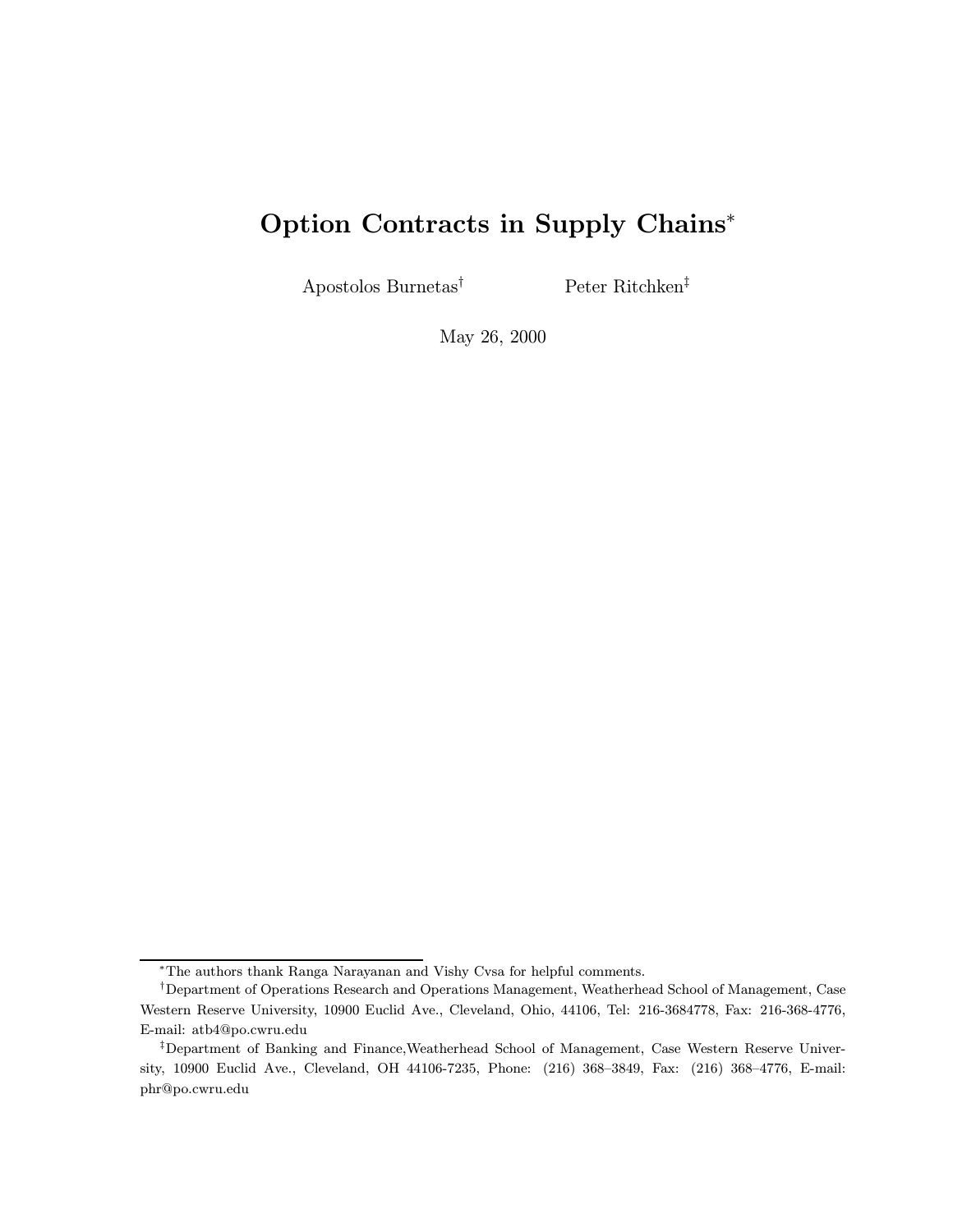### Abstract

This article investigates the pricing of options when the demand curve is downward sloping. Our specific application arises in a supply chain setting, where a manufacturer offers the retailer the right to reorder items at a fixed price and/or the right to return unsold goods for a predetermined salvage value. We show that the introduction of option contracts may cause the wholesale price to increase and the volatility of the retail price to decrease. The manufacturer is always better off by introducing options. If the uncertainty in the demand curve is sufficiently high, the introduction of option contracts alters the equilibrium prices in a way that hurts the retailer. Finally, we demonstrate that if either the manufacturer or the retailer wants to hedge the risk, contracts that pay out according to the square of the price of a traded security are required.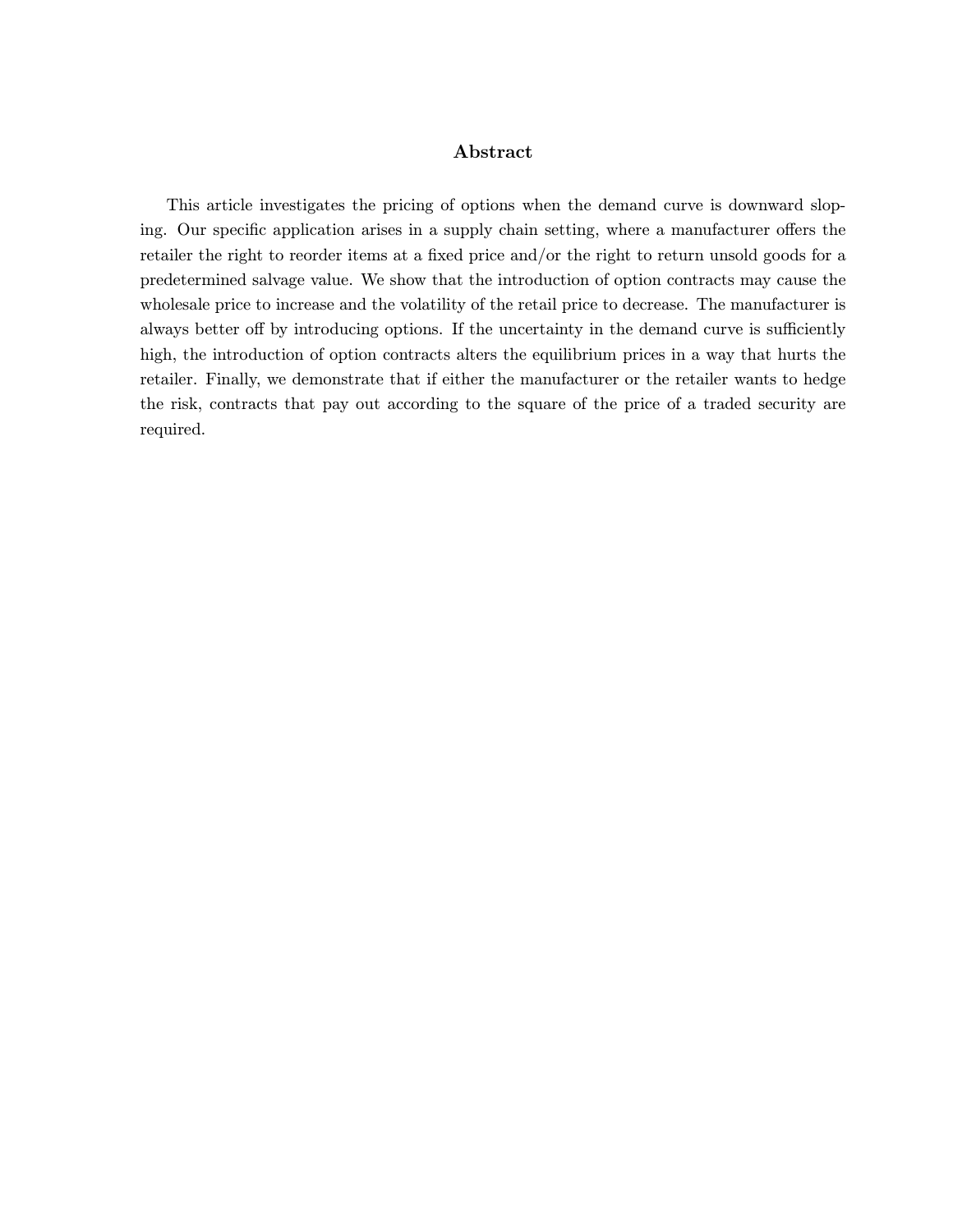This paper examines contracting arrangements in a supply chain setting consisting of an upstream party (which we refer to as the manufacturer) whose only access to the product market is via a single downstream party (which we refer to as the retailer). To manage the risk of inventories associated with uncertain demand, it is fairly common for the manufacturer to provide the retailer with an array of products, including reordering contracts, or call options, that allow the retailer to purchase additional goods at a predetermined time for a fixed price, and return contracts, or put options, that allow the retailer to return to the manufacturer any goods that remain unsold at a predetermined salvage price. By purchasing inventory, together with a portfolio of these supply chain call and put options, the retailer has more choices that allows a strategy to be put into place to best meets its interests. The manufacturer's goal is to design the terms of the reordering and return option contracts and establish their prices, together with the wholesale price, so as to induce the retailer to take optimal actions that best serve the manufacturer's interests.<sup>1</sup>

By introducing reorder and return option contracts, the manufacturer alters the retailer's sequence of decisions. This in turn has a feedback effect in that the equilibrium wholesale and retail prices are affected. In this paper we are particularly interested in how these prices adjust after the introduction of supply chain options. We are also interested in establishing the pricing mechanism that the manufacturer uses for the supply chain options. Indeed, our problem environment is set up so that we can closely examine the pricing of option contracts in a downward sloping demand curve environment. Moreover, since we assume that there are sufficient financial products that span all uncertainty, we are able to unambiguously value the benefit of the supply chain options without explicitly incorporating risk aversion factors.

The usual approach in pricing real options follows the Black-Scholes (1973) and Merton (1974) paradigm, in which contracts are replicated by dynamic self financing trading schemes in the underlying asset and in riskless bonds. In this approach, derivative contracts are redundant and do not affect prices of assets in the marketplace. In order to investigate how derivative contracts might impact prices, it is necessary to move away from the typical partial equilibrium arbitrage free paradigm and to allow for the possibility that these claims have feedback effects that may alter equilibrium prices of the underlying assets.

There is a large literature that has investigated how listed futures and option contracts could alter the dynamics of asset prices.<sup>2</sup> The popular view that derivatives were beneficial because they expanded the investment opportunity set, allowing traders to more precisely mold returns in accordance with their beliefs and preferences, lacked rigor, because it ignored potentially

 $1<sup>1</sup>$ The existence of multiple decision makers with different ownership interests results in departures from firstbest solutions and creates strong incentives for parties to enter into such contracts that enhance system-wide performance and improve channel coordination.

 ${}^{2}$ For an excellent review of this are see Damodaran and Subrahmanyam (1992).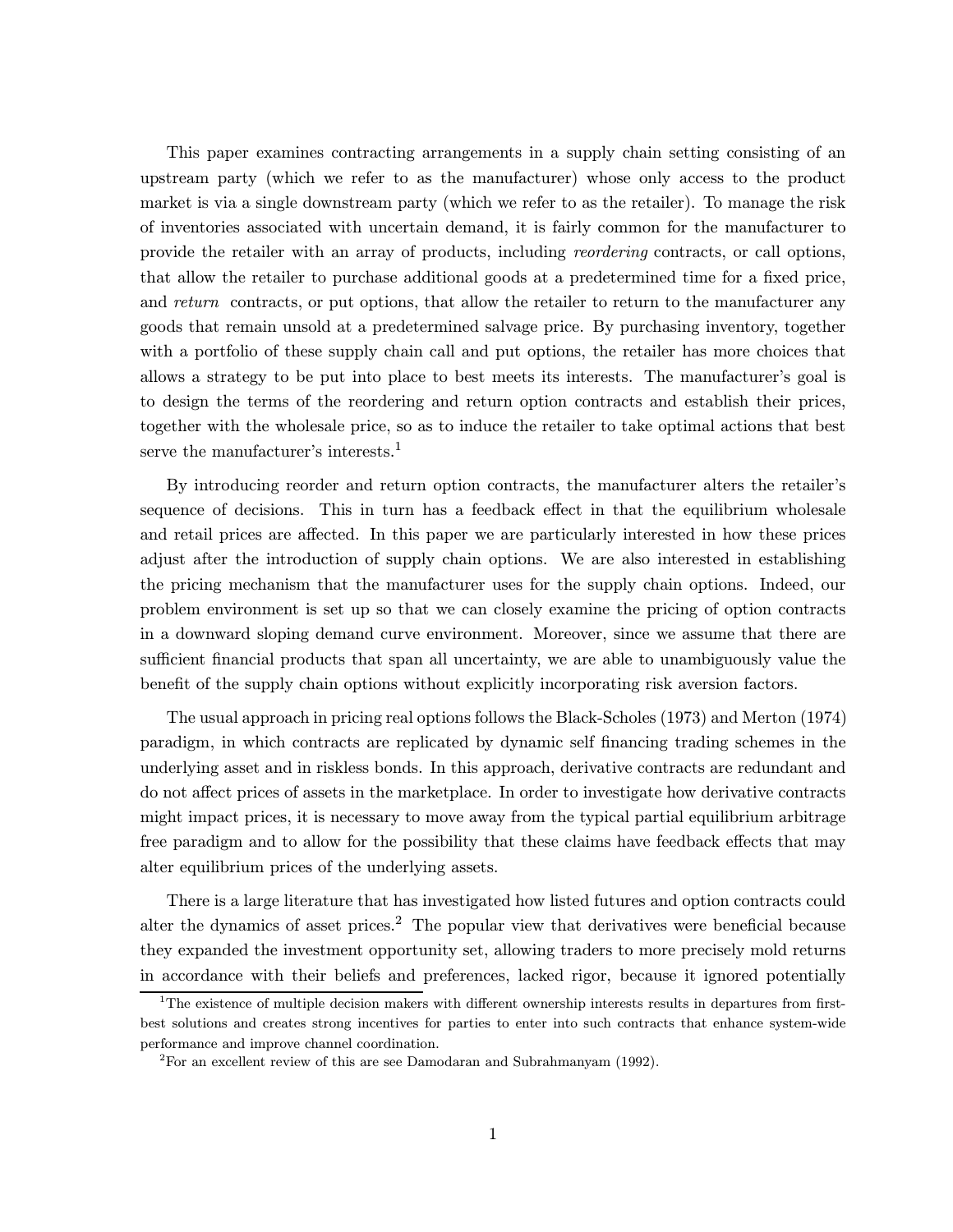harmful feedback effects.<sup>3</sup> Theoretical models that explore the economic function of derivative contracts, and their impact on prices of primary assets draw different conclusions, depending on their assumptions. Detemple and Selden (1988) show that in a market with heterogeneous preferences and different beliefs on volatility, option markets result in a more efficient allocations that lead to a reduction in volatility of prices. Grossman (1988), explores the role of options in a market with frictions and asymmetry of information. In his model, the risk pooling function of option markets allows diverse opinions to be reflected in prices, and this also leads to a drop in asset volatilities. Stein (1989), however, shows that while the risk pooling function of derivative markets is beneficial, the existence of speculative agents with inferior information can have adverse effects, leading to a more volatile and unstable market. There have been many empirical studies that have investigated the markets response to the introduction of derivative contracts. The overall conclusions are that the listing of call (put) options is associated with positive (negative) excess abnormal returns, while the simultaneous listing of both has little effect.<sup>4</sup> In addition, there is strong empirical evidence that the first time listing of options on stocks leads to a reduction in the variance of the stocks.<sup>5</sup>

In our real option setting, the presence of a downward sloping demand curve makes the assumption of option contracts being redundant, somewhat unrealistic. This assumption would imply that the retailer's actions, regarding the optimal amounts of product to release into the market, would be unaffected by the option contract. Since the manufacturer's goal is to introduce supply chain options so as to induce the retailer to take on different actions, there is no reason to suspect that the equilibrium retail price, or the wholesale price, for that matter, will remain unchanged.

We show that the introduction of option contracts causes the equilibrium wholesale price to stay the same or to increase. We also show that the volatility of retail prices decreases. The greater the uncertainty associated with the demand curve, the greater the benefit of the option program to the manufacturer. Expanding the investment opportunity set, however, may not necessarily improve the condition of the retailer. Indeed, we show that when the demand curve is very uncertain, then the retailer is worse off when options are introduced. This result may, a first glance, be a bit surprising, since one might surmise that when uncertainty is high, the retailer will be more inclined to use option contracts. Of course, the manufacturer recognizes that this is the case, and adjusts the wholesale and option prices accordingly. The option contracts are not zero sum games between the manufacturer and the retailer, and, as we shall

 $3$ Indeed, we shall provide counterexamples to this popular claim. Specifically, we will identify conditions where the introduction of derivative contracts by the manufacturer is harmful for retailers.

<sup>&</sup>lt;sup>4</sup>Surprisingly, Conrad (1989) finds that the abnormal returns are generated around the listing date, rather than the earlier announcement date.

<sup>&</sup>lt;sup>5</sup>Examples of studies include Damodaran and Lin (1991) and the references in Damodaran and Subrahmanyam (1992).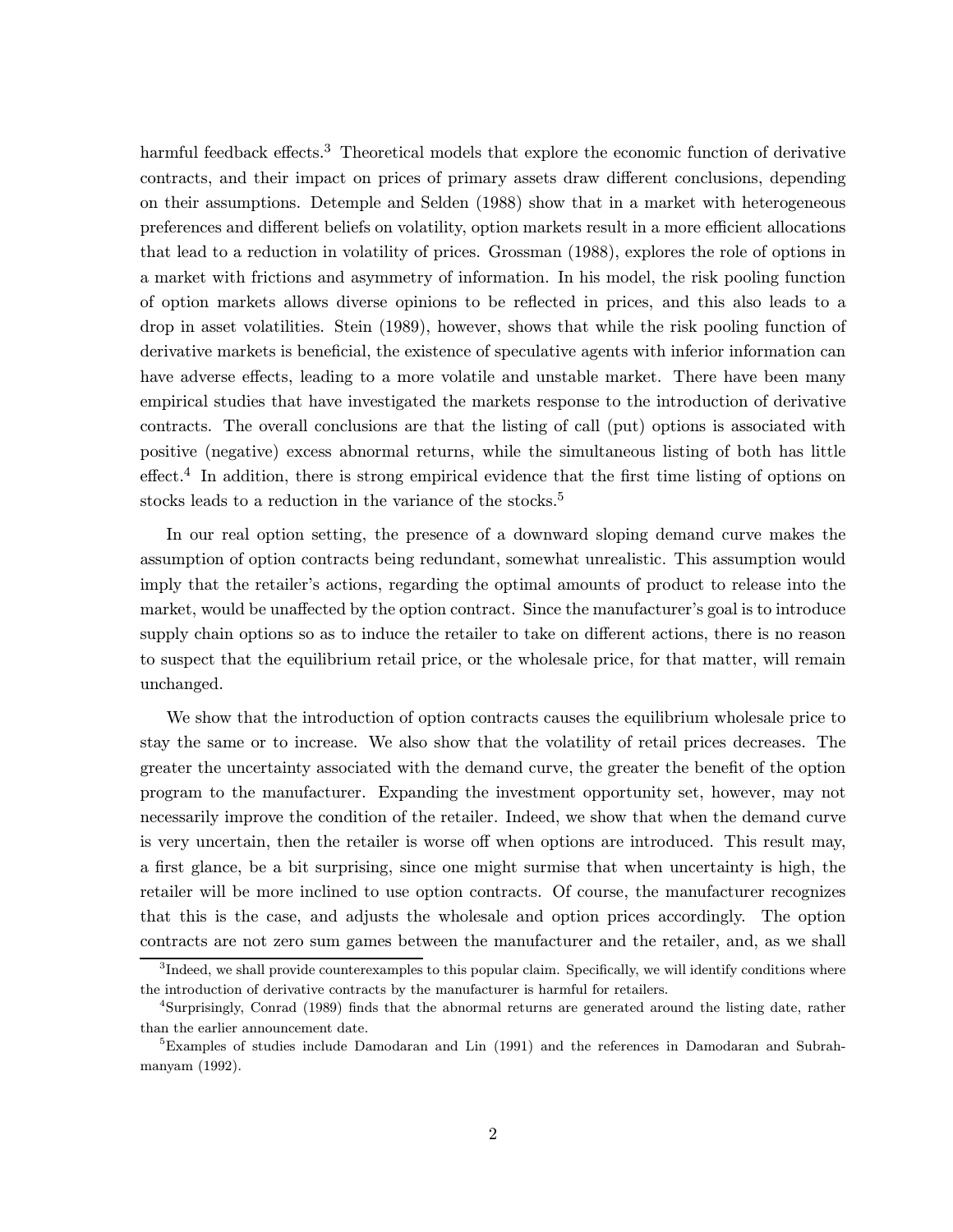see, there are cases where both parties benefit. The pricing equation for reorder and return options are developed. These contracts are shown to be less valuable than otherwise identical cash settled contracts based on the equilibrium retail price. This result is tied to the fact that in a downward sloping curve environment, options that appear to be "in-the-money" at expiration, may rationally go unexercised.

While the equilibrium wholesale price can be affected by the introduction of a reorder option, once such contracts are available, the wholesale price will not readjust if the manufacturer introduces return options, provided the range of strike prices are curtailed. Finally, we show that the net present value of profits for the manufacturer and retailer can be related to the value of a highly nonlinear derivative claim. In particular, their values are fully determined by the price of an option that has payouts based on the *square* of the price of a traded security. While Jarrow and van Deventer (1996) have used these contracts, often referred to as power options, in pricing demand deposit accounts, this economic justification, in a real option setting, is, as far as we know, new.

Several studies have investigated contingent claim pricing in the presence of a downward sloping demand curve. Triantis and Hodder (1990) examine the pricing of complex options that arise in a flexible production system which allows the firm to switch its output mix over time, in the presence of demand curves which are stochastic and downward sloping. Pindyck (1989) and He and Pindyck (1989) also incorporate downward sloping demand curves to examine capacity choice decisions in a real options framework. Our study differs from these in that we have a specific supply chain in which the optimal contracts can be designed through the appropriate use of principal-agent theory. In the supply chain literature, Ritchken and Tapiero (1986) investigate option contracts for purchasing decisions, in which price and quantity uncertainty are correlated but can be managed by the use of derivative contracts. Our model differs from their approach in that our demand curve is downward sloping and our concern is on the manufacturer establishing appropriate incentive schemes.<sup>6</sup>

The paper proceeds as follows. In section 1 we list the basic assumptions and establish the decision and pricing problems. We formulate the problem for the case where the manufacturer is considering the use of reordering options. Later on we show how the solutions to this problem can be used to solve for the returns option policies and their prices. In section 2 we establish the benchmark case, where the manufacturer does not provide the retailer with any option contracts. This situation is of some interest in its own right. Specifically, after purchasing inventory, the retailer retains the option to withhold some product from the market. This *retention* option is

 ${}^{6}$ Most of the recent operations management literature on supply chain contracts emphasize flexibility in terms of the timing of purchasing decisions in the presence of uncertain quantities and/or prices but typically do not incorporate downward sloping demand curves. For a review of such models see Tsay, Nahmias, and Agrawal (1999) and the references therein.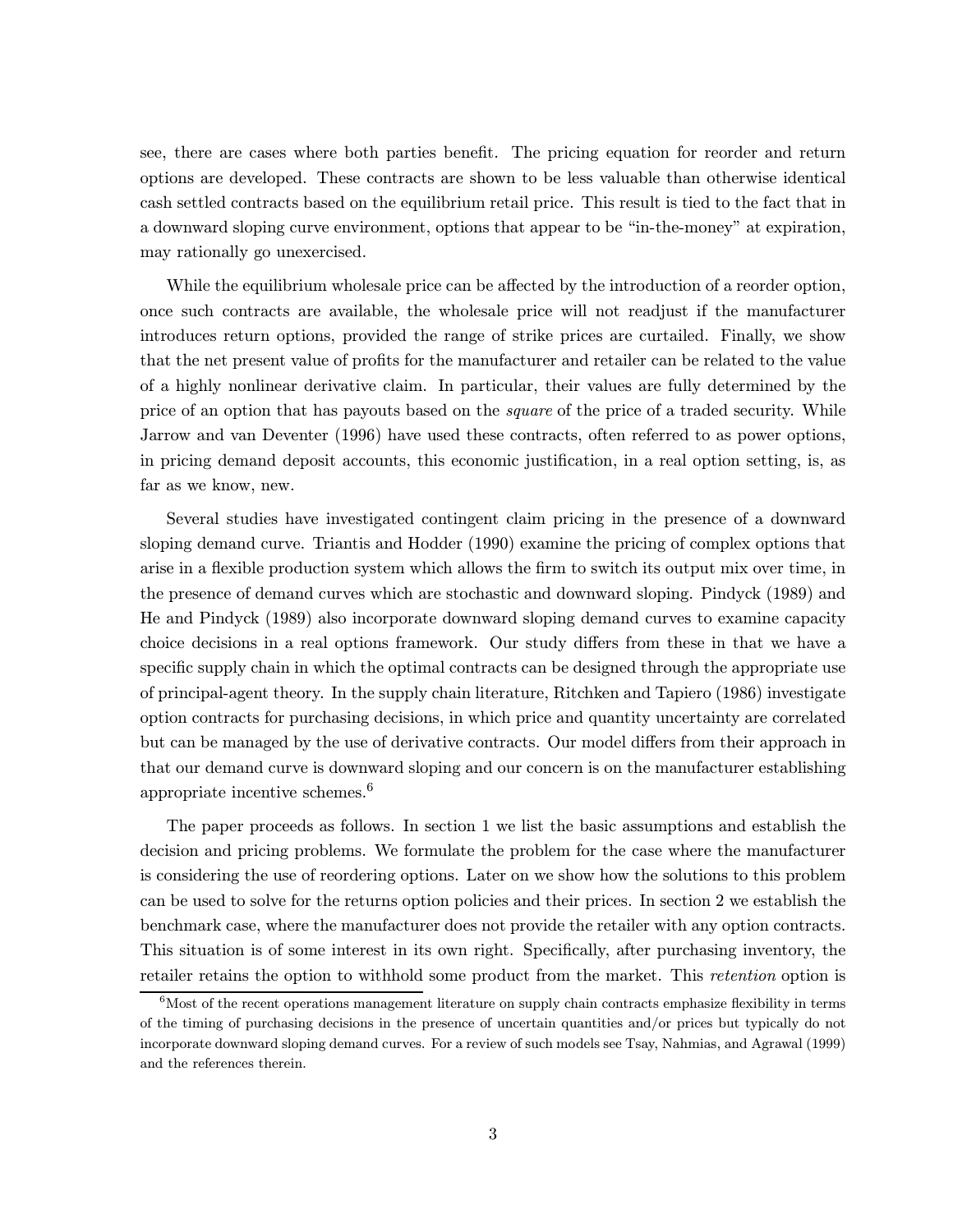shown to be valuable, especially when there is large uncertainty in the demand curve. In section 3 we consider the case when the retailer is allowed to purchase reorder options with inventory purchases. We closely investigate how the equilibrium wholesale price and retail prices are affected by the introduction of such contracts. In section 4 we isolate conditions under which both parties benefit from the option program. We also identify cases where the option program benefits the manufacturer, but not the retailer. The value of the option program is also related to the value of a derivative instrument that has payouts linked to the square of the price of a traded security. Section 5 examines the consequences of a returns policy and shows that the equilibrium prices can be obtained from the solution to the earlier gaming problems. Section 6 extends the results to cases where the uncertainty in the linear demand curve follows a more general distribution then that prescribed earlier. We illustrate that our above results hold true when uncertainty in the linear demand curve follows a continuous distribution.

### I The Basic Model

We consider a simple supply chain consisting of a single manufacturer who produces a product and sells it at a wholesale price to a retailer. At date 0, the future date 1 demand curve is uncertain. Without any risk management contracts, the retailer is faced with bearing this risk. The manufacturer assists in risk sharing by allowing the retailer to supplement inventory decisions with option purchases. Each option contract provides the retailer with the right to purchase an additional unit at date 1, after uncertainty is revealed, for a predetermined price of X dollars.

Let I and U be the number of goods and options purchased at date  $0$  by the retailer. The price of each good is  $S_0$  and the price of each option is  $C_0$ . The retailer's problem is to determine the optimal mix of inventory and options, given their prices. The manufacturer's problem is to establish the optimal prices of both the product and options that induces the retailer to take rational decisions that further the interests of the manufacturer. The manufacturer is particularly keen to access the value to the firm of issuing option contracts and to assess the role of the strike price of the contract.

We assume the demand in period 1 is linear. Denoting period one prices by  $S_1$ , the inverse demand curve is:

$$
S_1 = \alpha - \delta Q \tag{1}
$$

where Q is the total amount of inventory released into the market. Here  $\alpha$  is stochastic, and if  $\delta > 0$ ,  $\alpha/\delta$  can be viewed as the maximum potential size of the market.

At date 1 the uncertainty in the market size factor, a, is resolved, and the retailer responds by establishing how many units of inventory to release into the market and how many options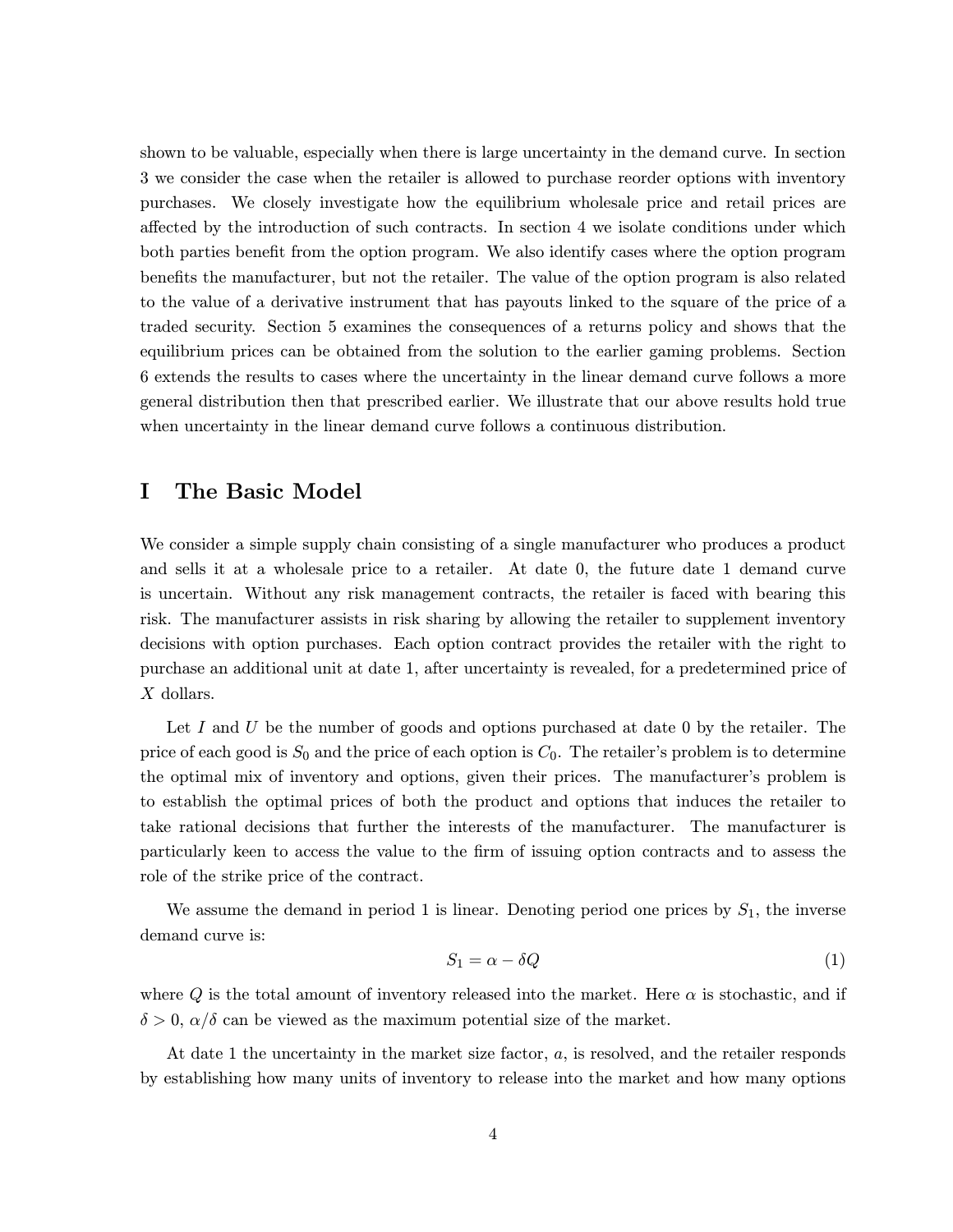to exercise. Let  $0 \le q \le I$  be the number of units of inventory released and let  $0 \le v \le U$  be the number of options exercised. The total number of items released into the market place is  $Q = q + v$ . We assume that any excess inventory that is held back has no salvage value. <sup>7</sup> Let  $R_1$  be the net cash flow that the retailer makes in period 1. Then

$$
R_1(q, v | I, U, \alpha = a) = (q + v)(a - \delta(q + v)) - vX
$$
\n(2)

In period 1, the retailer chooses q and v to maximize equation (2) subject to the inventory and option constraints.

Now, consider the retailer's decision at date 0. Let  $R_0$  be the net present value associated with purchasing  $I$  units of inventory and  $U$  options at date 0 and optimally managing the project in period 1. Then

$$
R_0(I, U) = -IS_0 - UC_0 + E[R_1D_1]
$$
\n(3)

where  $D_1$  is the state dependent stochastic discount rate, commonly referred to as the pricing kernel.

We assume uncertainty in the demand curve is represented by a Bernoulli process. In particular:

$$
\alpha = \begin{cases} a_H & \text{with probability} \\ a_L & \text{with probability} \end{cases} \begin{cases} p \\ 1 - p \end{cases}
$$
 (4)

We also assume that there exists a traded security that pays out  $a_H$  dollars in the high  $(H)$ state, and  $a_L$  dollars in the low (L) state. The price of this security at date 0 is  $A_0$ . In addition, a riskless bond exists that pays out \$1 in period 1. Its current price is  $B_0 < 1$ . The existence of traded securities that spans the uncertainty in the demand curve allows the pricing kernel to be uniquely determined.<sup>8</sup> This assumption allows us to perform the valuations without regard to the specific risk preferences of the retailer and manufacturer. In addition, the valuation can proceed, even if there is not consensus on the value of p.

Let  $e_H$  ( $e_L$ ) be the Arrow Debreu state prices corresponding to a \$1.0 payout only in the high (low) state and \$0 payout otherwise. Clearly:

$$
A_0 = a_H e_H + a_L e_L
$$
  

$$
B_0 = e_H + e_L
$$

Given the state prices we have:

$$
R_0(I, U) = -IS_0 - UC_0 + e_H R_1(q_H^*, v_H^* | I, U, a_H) + e_L R_1(q_L^*, v_L^* | I, U, a_L)
$$
(5)

where  $R_1(q_H^*, v_H^* | I, U, a_H)$  and  $R_1(q_L^*, v_L^* | I, u, a_L)$  are the maximum values of  $R_1$  in equation (2) with  $\alpha=a_H$  and  $\alpha=a_L$  respectively.

<sup>&</sup>lt;sup>7</sup>This is consistent with a downward sloping demand curve.

 ${}^{8}$ For an in depth discussion on this point see Duffie (1996).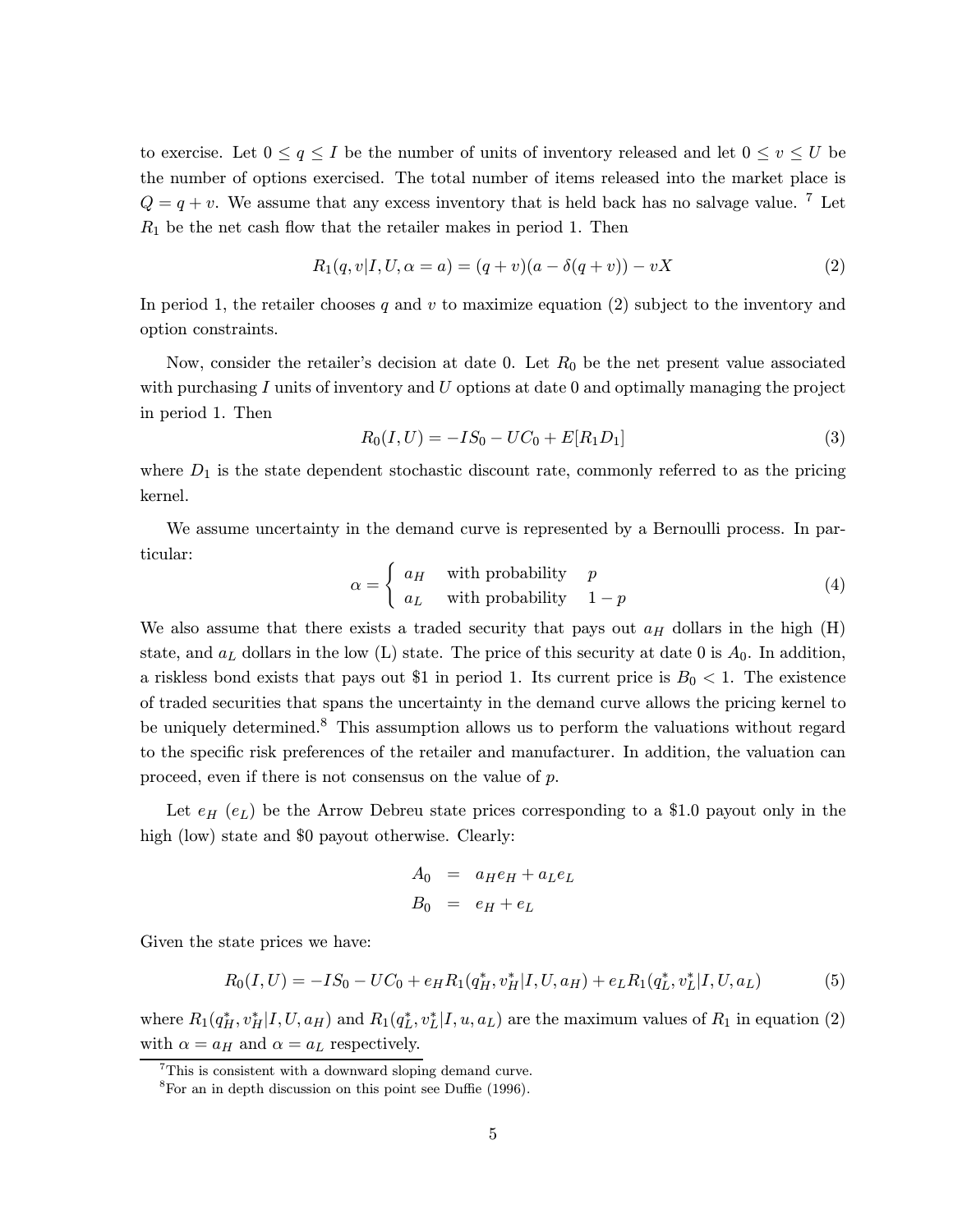The retailer's time 0 optimization problem is given by

$$
Max_{I\geq 0,U\geq 0}R_0(I,U) \tag{6}
$$

The objective of the manufacturer is to maximize value by appropriately determining the wholesale price,  $S_0$ , and the charge for each option,  $C_0$ . Let  $M_0$  be the net present value associated with this specific project. Then.

$$
M_0 = IS_0 + UC_0 + e_H[Xv_H^*] + e_L[Xv_L^*] - K_0(I) - e_HK_H(v_H^*) - e_LK_L(v_L^*).
$$
 (7)

In this equation,  $K_0(I)$  represents the total cost of making up I units for delivery at date 0, and  $K_H(v_H^*)$   $(K_L(v_L^*))$  represents the cost of expediting an additional  $v_H^*$  (  $v_L^*$ ) units on date 1 in the high (low) state. For simplicity, we shall assume that  $K_0() = K_H() = K_L() = 0.9$ 

The manufacturer's problem is to establish the wholesale price,  $S_0$ , the reorder option price,  $C_0$ , and the appropriate strike,  $X$ , such that:

$$
Max_{S_0, C_0, X} M_0(S_0, C_0, X) \tag{8}
$$

given the fact that the retailer responds optimally for each action. This formulation is a standard principal-agent problem, or Stackelberg game, with the manufacturer being the principal.

In what follows we often find it helpful to represent the uncertainty in the demand curve in terms of volatility. Let  $\mu_A$  and  $\sigma_A^2$  represent the mean and variance of the intercept term of the demand curve under the risk neutral measure.<sup>10</sup> Then

$$
\mu_A = \frac{A_0}{B_0}
$$
  

$$
\sigma_A^2 = \frac{e_H e_L}{B_0^2} (a_H - a_L)^2,
$$

and we have:

$$
a_H = \frac{A_0}{B_0} + \sqrt{\rho} \sigma_A
$$
  

$$
a_L = \frac{A_0}{B_0} - \frac{1}{\sqrt{\rho}} \sigma_A
$$

where  $\rho = \frac{e_L}{e_H}$ .

 $9W$ e can easily consider more realistic cost structures, but these just increase the complexity of the model without adding any additional insights.

<sup>&</sup>lt;sup>10</sup>Under this measure the expected growth rate of all traded securities equals the risk free rate.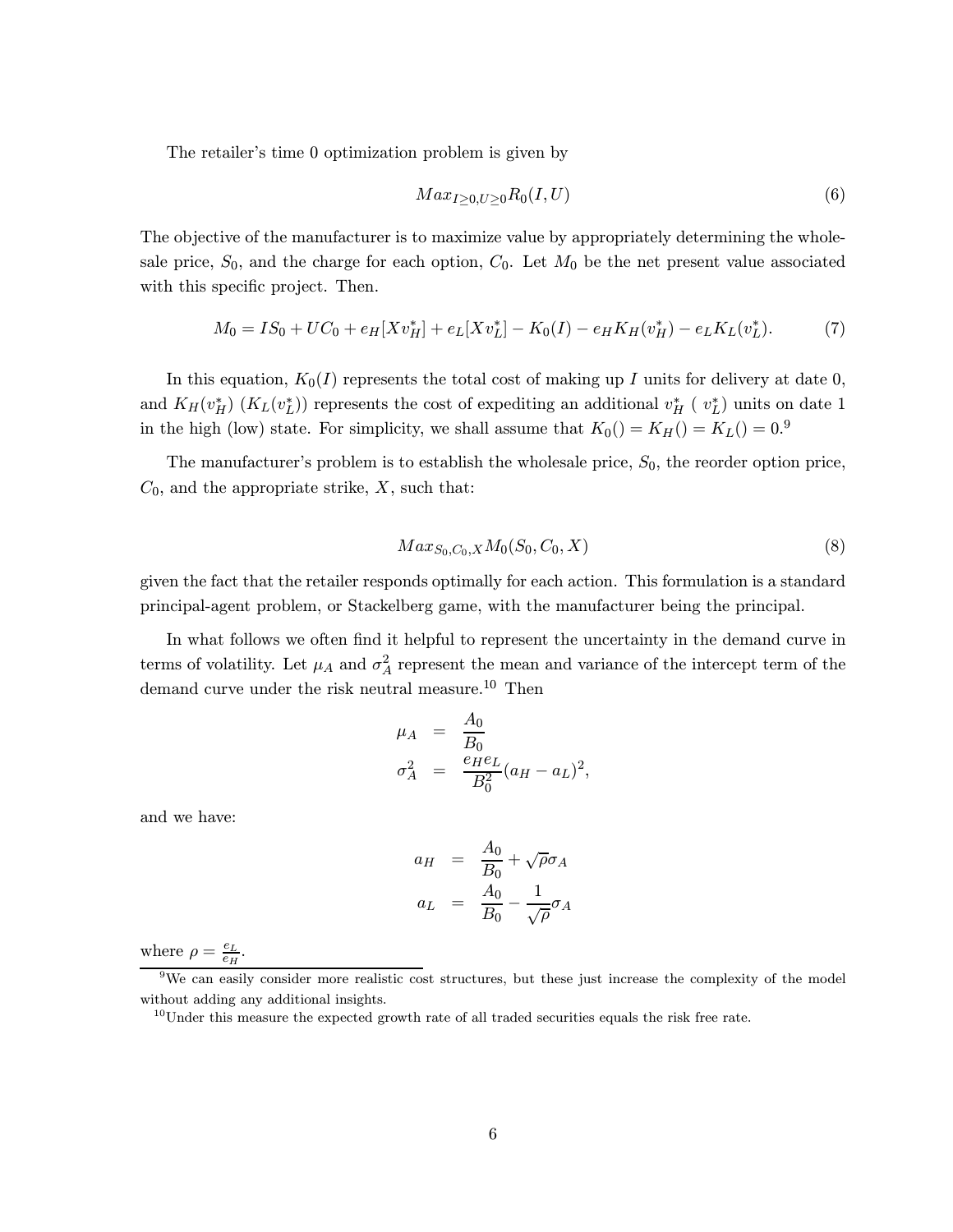### II Pricing with no Supply Chain Option Contracts

We begin by considering how the retailer will respond to a given price set by the manufacturer.

#### Lemma 1

If the manufacturer does not provide options, the optimal quantity of inventory the retailer orders at time 0 is given by:

$$
I^* = \begin{cases} \frac{A_0 - S_0}{2\delta B_0} & \text{if } (a_H - a_L)e_H \le S_0 \le A_0\\ \frac{a_H e_H - S_0}{2\delta e_H} & \text{if } 0 < S_0 \le (a_H - a_L)e_H\\ 0 & \text{if } S_0 > A_0. \end{cases}
$$

### Proof: See Appendix

Lemma 1 implies that the quantity ordered by the retailer decreases as the wholesale price increases, first at a low rate up to a critical point, and then at a faster rate. Given the response function, the manufacturer can establish the optimal pricing policy. The results are summarized below.

### Proposition 1

(i) With no options, the manufacturer's optimal pricing policy is:

$$
S_0^* = \begin{cases} \frac{A_0}{2} & \text{if } \sigma_A^2 \le \eta^2\\ \frac{a_H e_H}{2} & \text{if } \sigma_A^2 > \eta^2 \end{cases} \tag{9}
$$

where

$$
\eta = \frac{A_0}{B_0} \frac{\sqrt{1+\rho}-1}{\sqrt{\rho}}
$$

$$
\rho = \frac{e_L}{e_H}.
$$

(ii) The retailer's optimal ordering and selling response is

$$
I^* = \frac{a_H}{4\delta}, \qquad q_L^* = \frac{a_L}{2\delta}, \quad q_H^* = I^* \quad \text{if} \quad \sigma_A^2 > \eta^2
$$
  

$$
I^* = \frac{A_0}{4\delta B_0}, \quad q_L^* = I^*, \quad q_H^* = I^* \quad \text{if} \quad \sigma_A^2 \le \eta^2
$$

### Proof: See Appendix

The proposition tells us that the manufacturer chooses a higher price if the variance is less than the threshold value,  $\eta^2$ , and a lower price otherwise. To gain insight on this result, first consider the case where there is no demand uncertainty, namely  $\sigma_A = 0$ . In this case, it is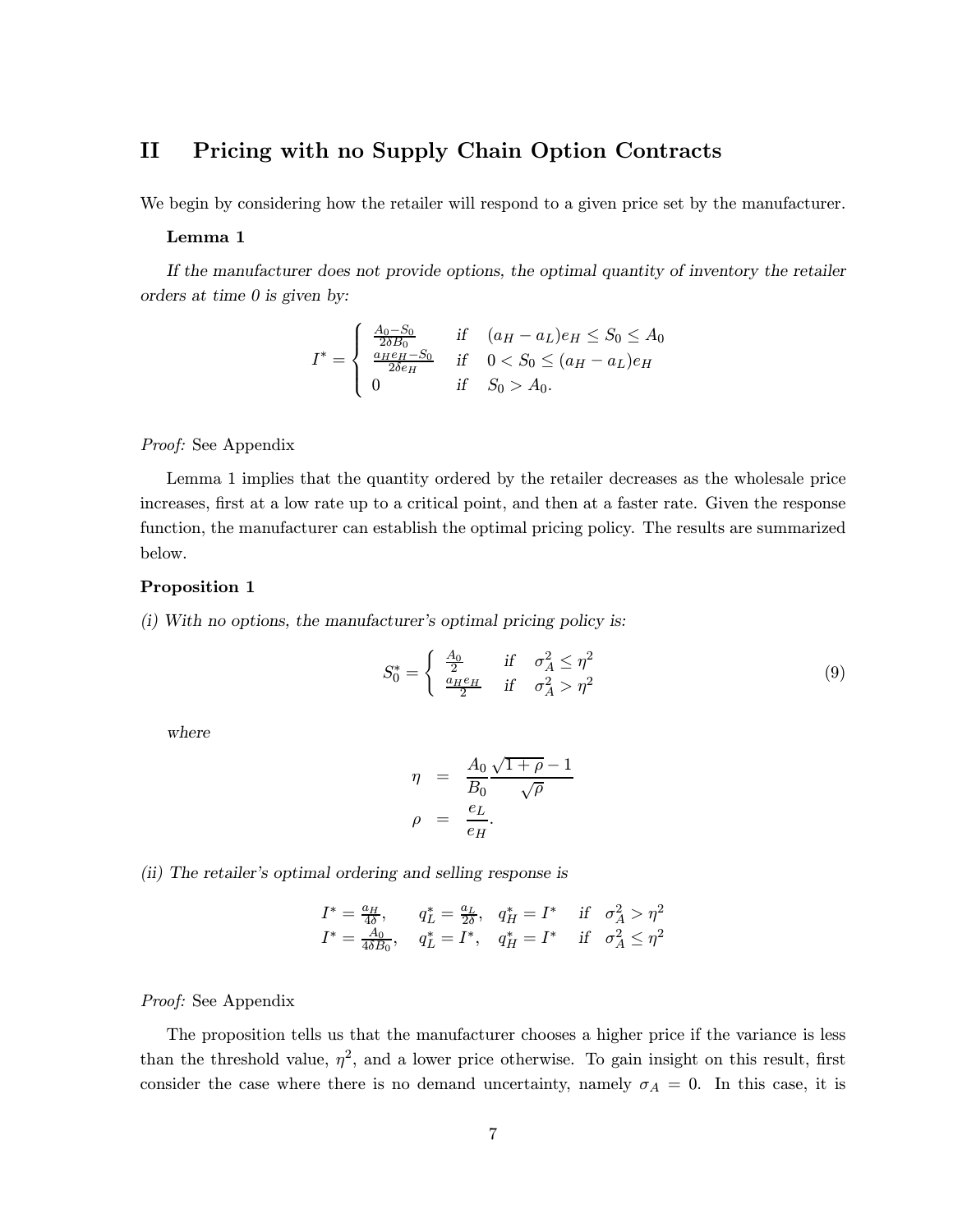easy to show that the equilibrium wholesale price is  $S_0 = \frac{A_0}{2}$  and the optimal order quantity is  $I = \frac{A_0}{4\delta B_0}$ . If  $\sigma_A^2 \leq \eta^2$ , this wholesale price and retailer response remains optimal. Specifically, the retailer will ensure enough inventory is purchased so that in the low state the optimal quantity is released, while in the high state there is only minor regret.

As the variance expands, the consequences are no longer minor. Eventually, the retailer will want to order more than is required for the lower state, but not enough to cover the optimal amount in the high state. If the low state occurs, the retailer has to establish the amount to be released into the market. By retaining some of the units, the retailer ensures a higher per unit cost. However, since the units are costly, the retailer will take this into account when the he makes the ordering decision in period 0, and will be less likely to order too much. The retailer's ability to control how much inventory is released into the market is called a *retention* option. As the volatility of the demand curve expands, the value of this retention option also expands.

The ability of the retailer to control the number of items that are released for sale is valuable, and is recognized by the manufacturer. Indeed, it can be shown that if the retailer was committed to releasing all inventory that was ordered in period 0, then the manufacturer would set the equilibrium price at  $\frac{A_0}{2}$  regardless of the variance.

The manufacturer, recognizes the importance of the retailer's retention option, and induces the retailer to purchase more inventory, by offering a lower price when the variance is large  $(\sigma_A^2 > \eta^2)$ . The retailer responds to the lower price by purchasing more units than necessary for the lower state, but not quite enough for the high state. Since the gap between states is sufficiently large, and since the per unit cost is low, the retailer is prepared to withhold some inventory in the low state, rather than releasing it into the market.

For the low variance scenarios, the retailer has little incentive to build excess inventory, beyond what is optimal for the lower state, since the additional revenues captured by having such inventory available, if the high state occurs, does not offset the additional costs of purchasing inventory at date 0, which may go unused. The manufacturer, of course, recognizes that the retention option is not worth much, and hence charges a price, based on the premise that the retailer will rationally commit to selling all inventory purchased.

The table below summarizes the wholesale and retail prices in periods 0 and 1 respectively, together with the state dependent quantities that are released into the market place.

| Variance               | Wholesale Price   Order Quantity |               | Amount                        | Released                 | Retail          | Prices          |
|------------------------|----------------------------------|---------------|-------------------------------|--------------------------|-----------------|-----------------|
|                        | ມເ                               |               |                               | qн                       |                 |                 |
| $\infty$ <sup>41</sup> | A <sub>0</sub>                   | $4\delta B_0$ | $\overline{4\delta B_0}$      | $\overline{4\delta B_0}$ | 4B <sub>0</sub> | $a_H$<br>$4B_0$ |
|                        | $a_{H}e_{H}$                     | $a_H$<br>40   | $a_L$<br>$\overline{2\delta}$ | $a_H$                    | $a_L$           | $\frac{3a_H}{}$ |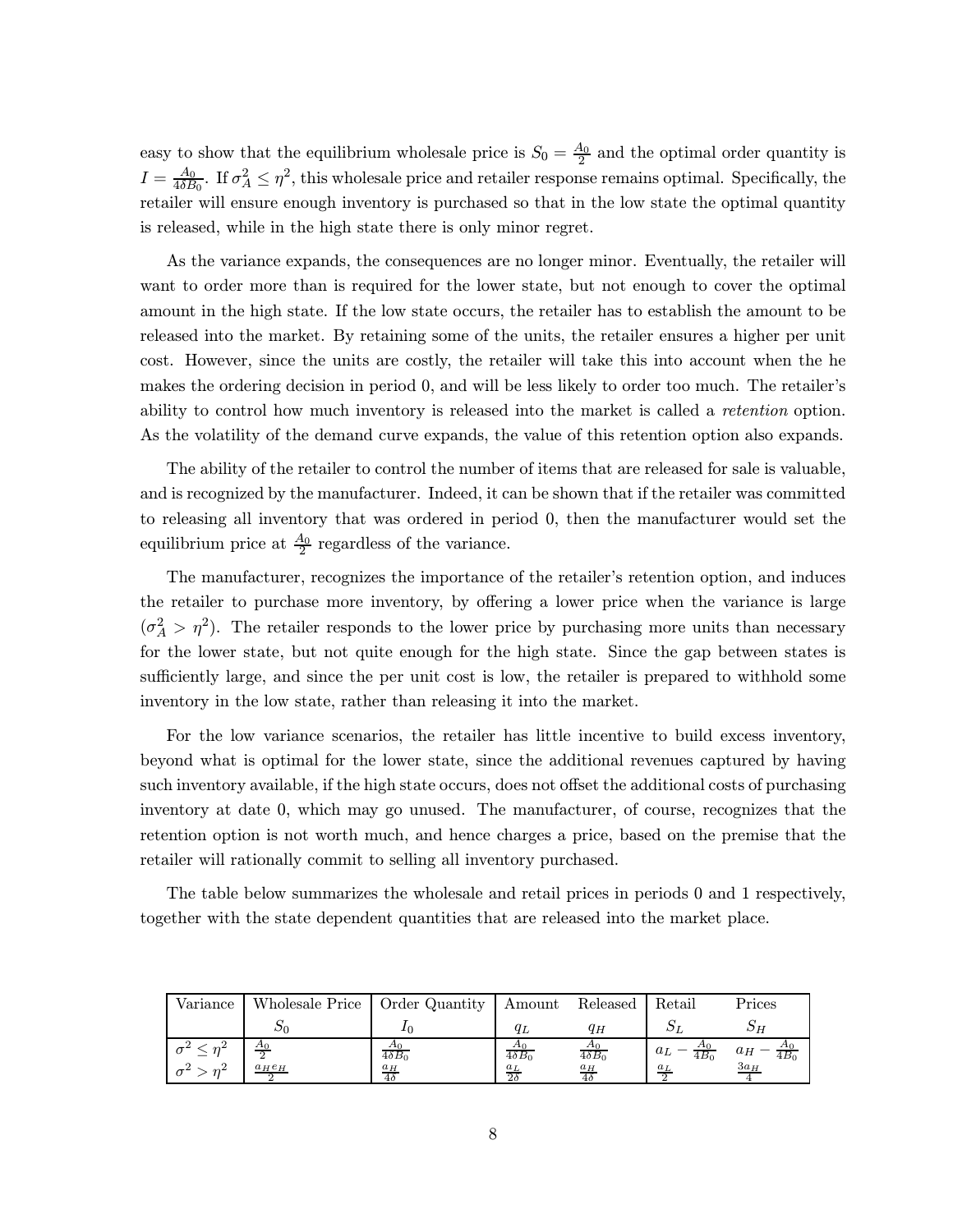Now consider the retail prices. When the demand curve has low volatility, even though the order quantities by the retailer remain unchanged, the retail prices will adjust. As volatility expands, the retail price in the low state decreases, and the price in the high state increases. When uncertainty in the demand curve is high, the order quantity increases, but again, retail prices respond by being more volatile.

### III Pricing with Supply Chain Option Contracts

We now reconsider the above problem, but this time we also assume that the manufacturer offers a reorder option, in which each contract provides the retailer with the option of purchasing one extra unit at a predetermined price of  $X$ . Assume the cost of this option is  $C_0$  and the wholesale price for the product is  $S_0$ . In period 1, the retailer maximizes the following function:

$$
R_1(q, v | I, U, a) = (q + v)(a - \delta(q + v)) - Xv.
$$

### Lemma 2

The optimal policy for the retailer in period 1 is to release all inventory into the market before any options are exercised. That is, if  $v^* > 0$ , then  $q^* = I$ . Equivalently,

$$
v^*(I-q^*)=0
$$

Proof: See Appendix

### Lemma 3

At date 1, the retailer's optimal policy has the following form:

(i) If  $I > \frac{a}{2\delta}$  then the optimal number of units to sell is  $q^* = \frac{a}{2\delta}$  with  $v^* = 0$ .

(ii) If  $\frac{a-X}{2\delta} < I < \frac{a}{2\delta}$  then it is optimal for the retailer to sell all inventory, but not to exercise any options.

(iii) If  $0 < I < \frac{a-X}{2\delta}$  then it is optimal to sell all inventory and to exercise  $v^* = Min[U, \frac{a-X}{2\delta} - I]$ options.

### Proof: See Appendix

Figure 1 and Figure 2 show the two possible sets of regions of  $(I, U)$  over which the optimal responses by the retailer in period 1 can be identified.

Insert Figures 1 and 2 Here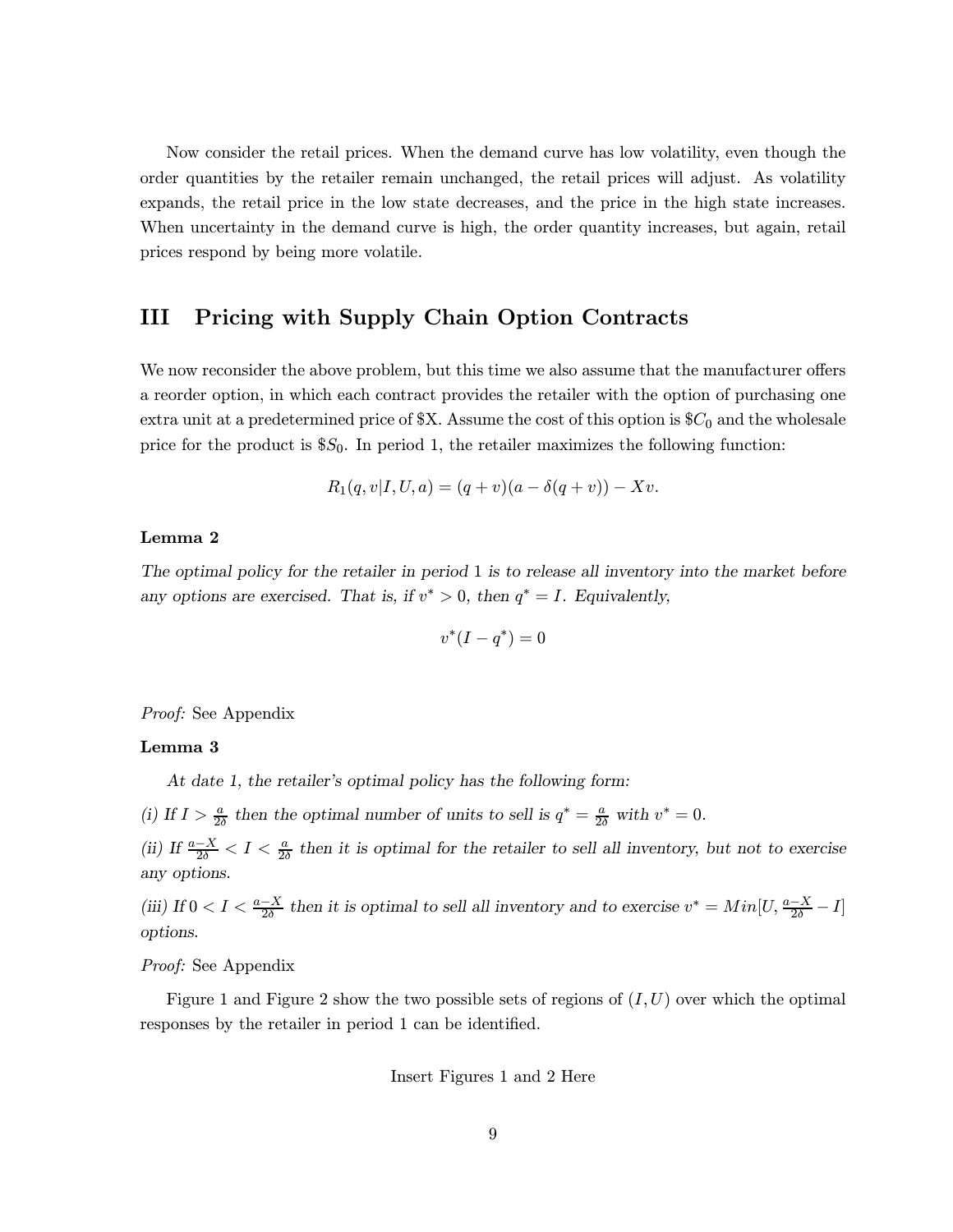Having characterized the retailer's policy in period 1, we now can turn attention to the retailer's optimization problem in period 0.

### Lemma 4

If  $C_0 > Max[0, S_0 - XB_0]$  then either

- 1.  $U^* = 0$ , or
- 2.  $I^* \geq \frac{a_L X}{2\delta}$  and  $U^* \leq \frac{a_H X}{2\delta} I^*$

### Proof: See Appendix

Lemma 4 provides us the region over which it might be optimal to hold a positive number of options. We now investigate the conditions that result in the retailer holding option positions.

### Lemma 5

The solution to the retailer's optimization problem at date  $0$  that involves options is:

$$
I_1^* = \frac{a_L - X}{2\delta} + \frac{C_0 - S_0 + XB_0}{2\delta e_L} \tag{10}
$$

$$
U_1^* = \frac{a_H - X}{2\delta} - \frac{C_0}{2\delta e_H} - I_1^*
$$
\n(11)

if either

$$
a_L > a_H - X \tag{12}
$$

$$
Max[0, S_0 - X B_0] \leq C_0 \leq [S_0 - XB_0 + e_L(a_H - a_L)] \frac{e_H}{B_0}
$$
\n(13)

or if

$$
a_L < a_H - X \tag{14}
$$

$$
Max[0, S_0 - XB_0] \le C_0 \le Min[S_0 - Xe_H, [S_0 - XB_0 + e_L(a_H - a_L)]\frac{e_H}{B_0}] \tag{15}
$$

In all other cases, where  $C_0 \geq Max[0, S_0 - XB_0]$ , the optimal solution contains no options.<sup>11</sup> Proof: See Appendix

If  $a_L > a_H - X$ , and if the call is priced in the interval given by equation (13) then the retailer will hold a positive position in reorder options, and the optimal response should be in region R3 of Figure 1. Similarly, if  $a_H \le a_H - X$ , and if equation (15) holds, then the retailer's

 $11$ We restrict attention to this case, since if it does not hold, then it can easily be shown that inventory building is never optimal, and the retailer will only hold onto option positions.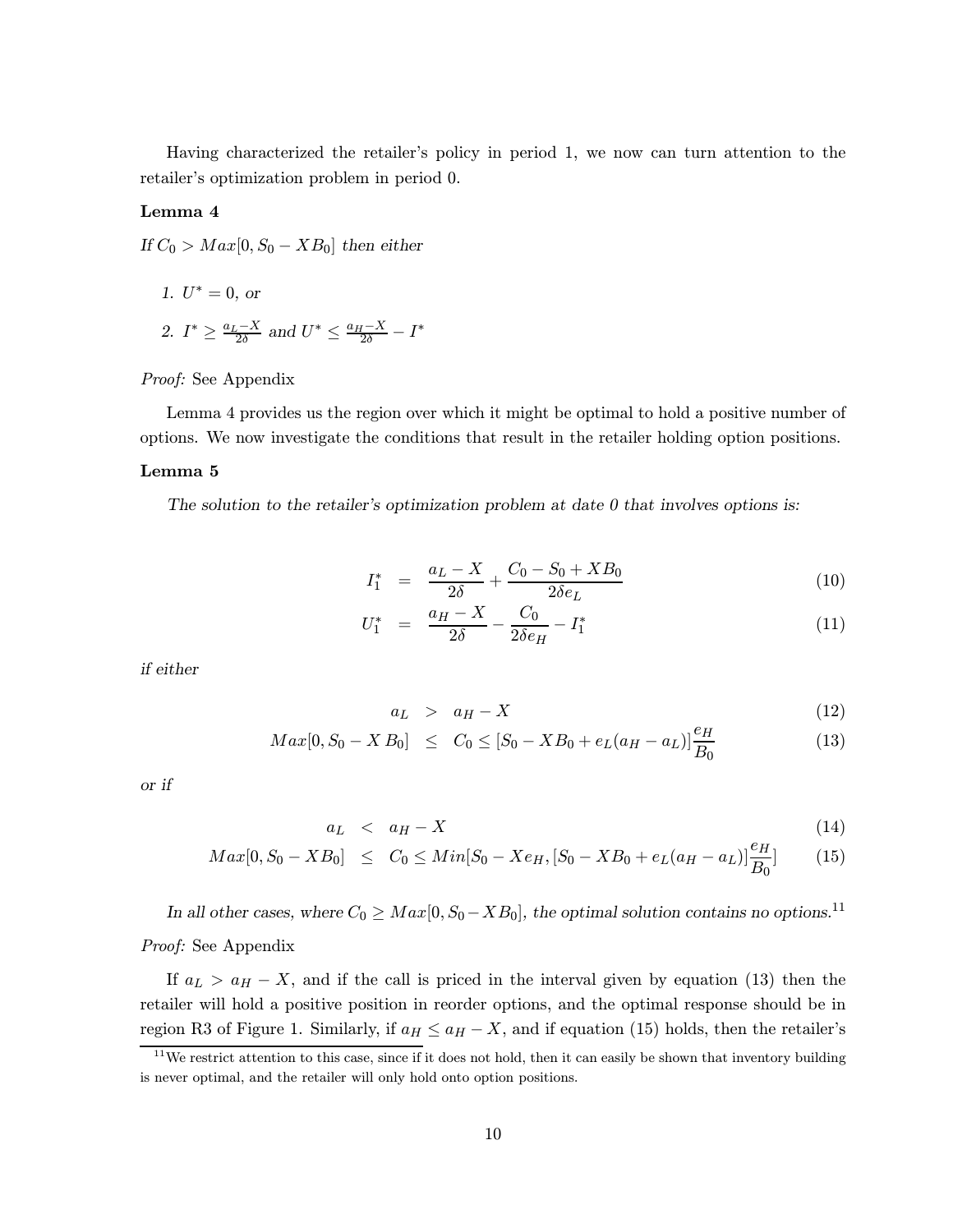optimal response should be in R3 of Figure 2. If neither of these conditions apply, then the optimal solution will not contain any options.

Since the response by the retailer has been fully characterized, the optimal pricing policy by the manufacturer can now be established.

#### Proposition 2

(i) The optimal pricing policy by the manufacturer is given by:

$$
S_0^* = \frac{A_0}{2} \tag{16}
$$

$$
C_0^* = (\frac{a_H}{2} - X)e_H, \t\t(17)
$$

where the strike price is curtailed as:

$$
\frac{a_L}{2} \le X \le \frac{a_H}{2}.\tag{18}
$$

(ii) The retailer's optimal response is given by:

$$
I^* = \frac{a_L}{4\delta} \tag{19}
$$

$$
U^* = \frac{1}{4\delta}(a_H - a_L) \tag{20}
$$

$$
q_L = q_H = I^* \tag{21}
$$

$$
v_L = 0, \ v_H = U^*.
$$
 (22)

#### Proof: See Appendix

Notice that the introduction of reorder options simplifies the structure for the equilibrium wholesale price in that it no longer depends on the magnitude of the variance.

If the variance is low  $(\sigma_A^2 \leq \eta^2)$ , then the introduction of options does not affect the equilibrium wholesale price. The introduction of options, however, does affect the retailer's response, the quantities released into the market, and hence alters the retail prices in period 1. In particular, for this low volatility case, the retailer, by purchasing options, reduces inventory holdings from  $\frac{A_0}{4\delta B_0}$  to  $\frac{a_L}{4\delta}$ . Like the case with no options, all inventory purchased is committed for sale. That is, the option not to release inventory in the low state in period 1 is not valuable. The optimal position is structured so that in the low state no options are exercised, while in the high state all options are exercised.

For the low variance case, notice that since  $\frac{a_L}{4\delta} < \frac{A_0}{4\delta B_0}$ , the order quantity is reduced. Further, in the low state, options are not exercised, which means that the total quantity of units released into the market is lower. In the high state, however, all options are exercised, and the total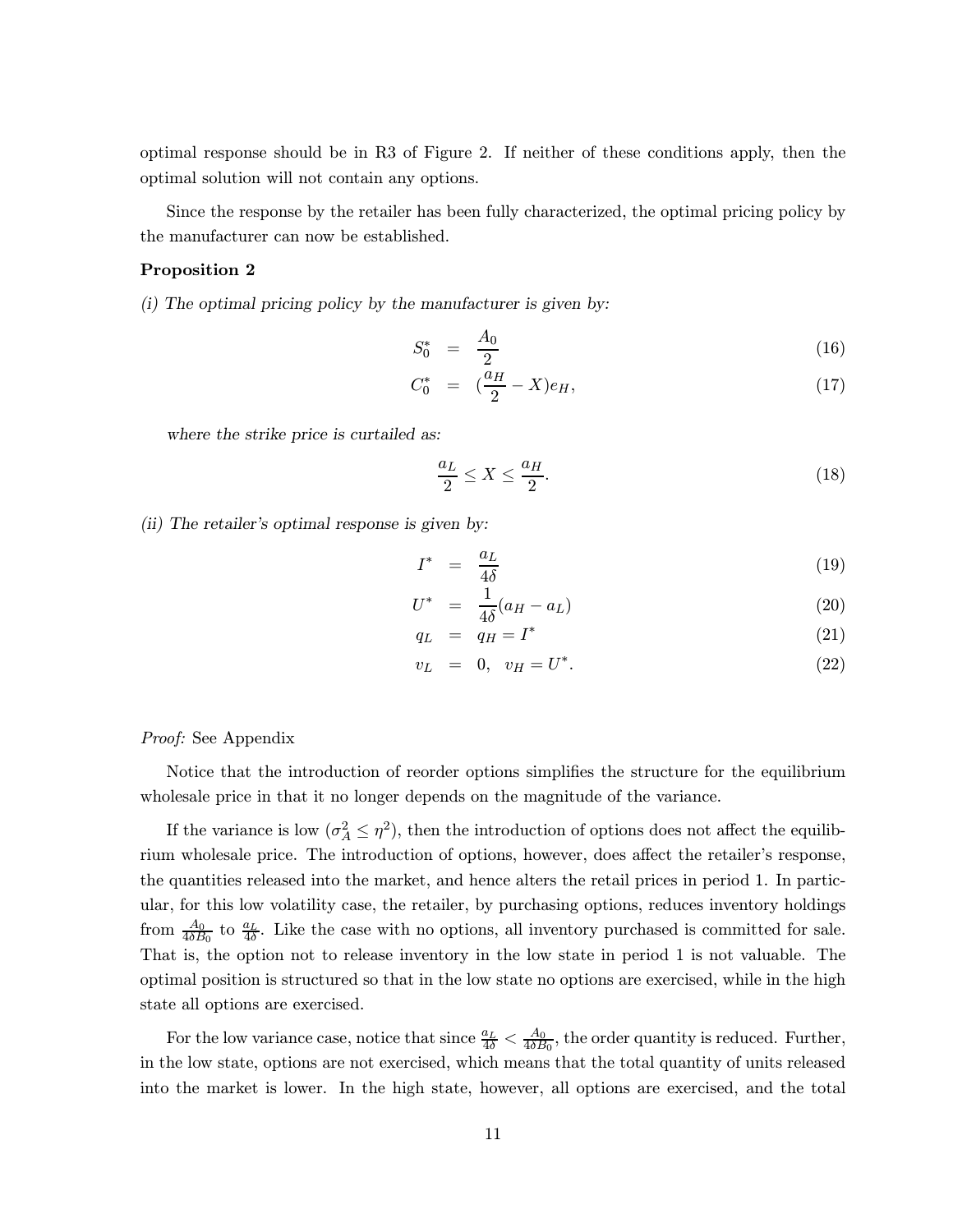amount released into the market place exceeds the case, for which there were no options. Table 1 shows the resulting equilibrium retail prices. Notice that the volatility of retail prices has decreased, as a result of the option program.

The proposition states that in the low state, none of the options are exercised. In this state, the retail price,  $S_L = \frac{3a_L}{4}$ . For the case where the strike price is in the interval,  $\left[\frac{a_L}{2}, \frac{3a_L}{4}\right]$ , this result may seem counter-intuitive. Indeed, it appears that the retailer is allowing some in-themoney reorder options to expire! However, this is not the case. By exercising an additional option, the retailer increases the amount of items that are released into the market, and this effects the retail price in an adverse way.

If the variance is high  $(\sigma_A^2 > \eta^2)$  then the introduction of option contracts does affect the equilibrium wholesale price. In particular, the introduction of options increases the wholesale price from  $\frac{a_He}{2}$  to  $\frac{A_0}{2}$ . In this case, the retailer's inventory holdings drop from  $\frac{a_H}{4\delta}$  to  $\frac{a_L}{4\delta}$ . The option the retailer has of not releasing inventory is now made worthless by the call option. Specifically, the retailer commits to releasing all  $\frac{a_L}{4\delta}$  units, regardless of the state. If the high state occurs then all  $U^*$  options are exercised, increasing the amount released to  $\frac{a_H}{4\delta}$ .

The table below compares the wholesale and state dependent retail prices, the retailer order quantities, and the quantities released into the market, for the case with and without options. Notice that the introduction of option contracts reduces the volatility of retail prices.

| Variance                 | Whole.                         | Order                  | Option                            | Order                    | Amount                 | Released                  | Retail                      | Prices                      |
|--------------------------|--------------------------------|------------------------|-----------------------------------|--------------------------|------------------------|---------------------------|-----------------------------|-----------------------------|
|                          | Price                          | Qty.                   | Price                             | Qty.                     |                        |                           |                             |                             |
|                          | $S_0$                          | $I_0$                  | $C_0$                             | $U_0$                    | $q_L + v_L$            | $q_H + v_H$               | $S_L$                       | $S_H$                       |
| No Options               |                                |                        |                                   |                          |                        |                           |                             |                             |
| $\sigma_A^2 \leq \eta^2$ | $\frac{A_0}{2}$                | $A_0$<br>$4\delta B_0$ |                                   |                          | $A_0$<br>$4\delta B_0$ | $\frac{A_0}{4\delta B_0}$ | $\frac{A_0}{4B_0}$<br>$a_L$ | $\frac{A_0}{4B_0}$<br>$a_H$ |
| $\sigma_A^2 > \eta^2$    | $a_{H}e_{H}$<br>$\overline{2}$ | $\frac{a_H}{4\delta}$  |                                   |                          | $\frac{a_L}{2\delta}$  | $\frac{a_H}{4\delta}$     | $\frac{a_L}{2}$             | $\frac{3a_H}{2a}$           |
| With Options             |                                |                        |                                   |                          |                        |                           |                             |                             |
|                          | A <sub>0</sub>                 | $\frac{a_L}{4\delta}$  | $\left(\frac{a_H}{2}-X\right)e_H$ | $a_H - a_L$<br>$4\delta$ | $\frac{a_L}{4\delta}$  | $\frac{a_H}{4\delta}$     | $3a_L$                      | $3a_H$                      |

If a cash settled call option existed with a strike price of X on the retail price, then its value would be  $C_{CASH}$ , where

$$
C_{CASH} = Max(0, \frac{3a_H}{4} - X)e_H + Max(0, \frac{3a_L}{4} - X)e_L
$$
\n(23)

This contract is fundamentally different from the reorder option. With the real option, the only reason the retailer exercises the contract, is to obtain an additional unit of inventory to release into the market. But because the demand curve is downward sloping, releasing an extra unit would result in lowering the retail price. Hence, exercise decisions alter retail prices, and this has a feedback effect into the value of the option. The cash settled option contract is more valuable than the reordering option.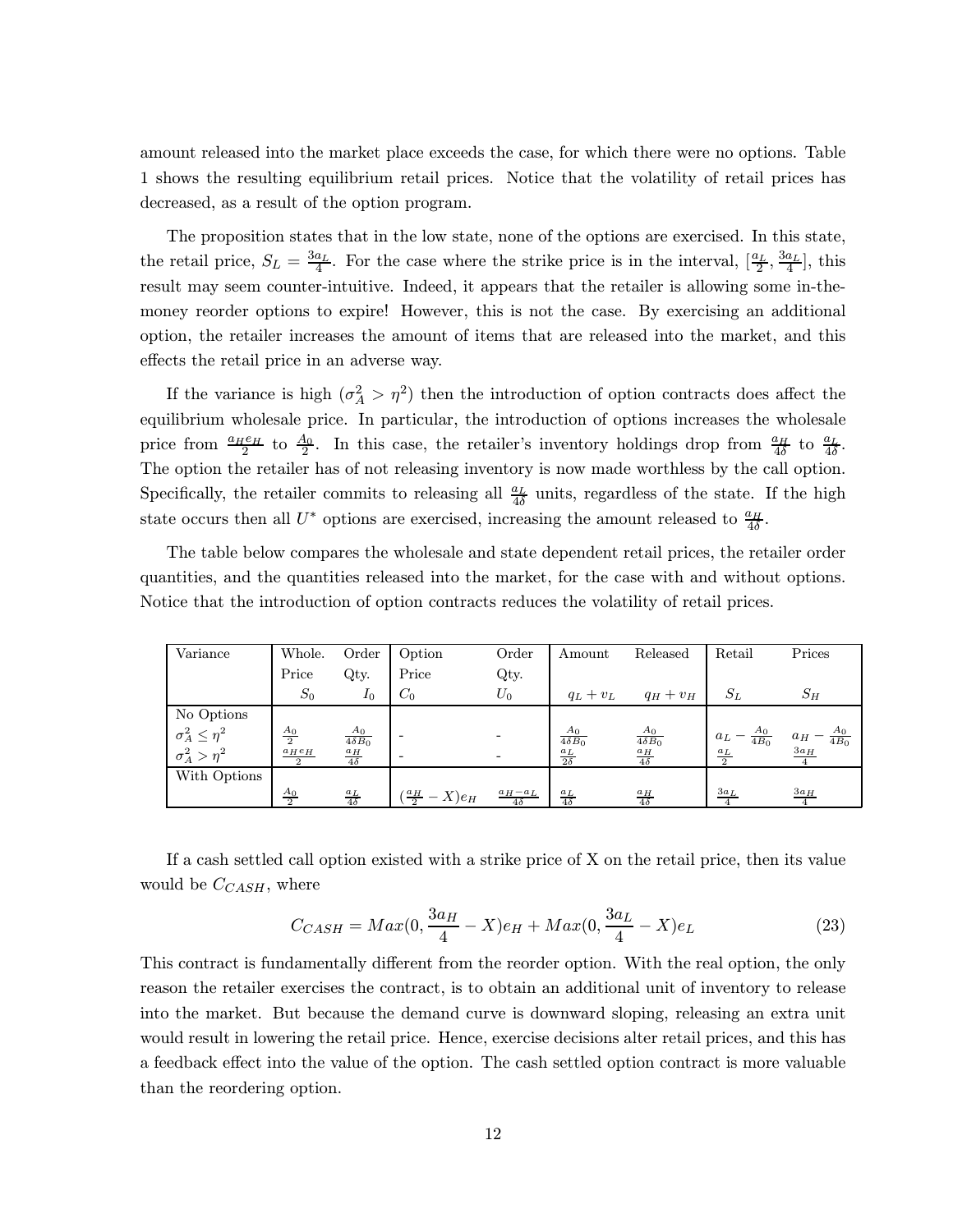The above observations are summarized below.

### Corollary

- 1. The introduction of reorder option contracts results in the wholesale price staying the same or decreasing.
- 2. The introduction of reorder option contracts results in a less volatile retail price.
- 3. The introduction of reorder option contracts reduces retailer's order quantities in period 0.
- 4. A cash settled call option contract on the retail price is more valuable than the reorder option with identical terms.

### IV The Value of Supply Chain Option Contracts

In this section we analyze the impact of introducing reorder options on the profits of the manufacturer and the retailer.

### Proposition 3

(i) The net present value of this project, for the manufacturer, given that no option contracts are used equals

$$
M_0^* = \begin{cases} \frac{A_0^2}{8\delta B_0} & \text{if } \sigma_A^2 \le \eta^2\\ \frac{a_H^2 e_H}{8\delta} & \text{if } \sigma_A^2 > \eta^2, \end{cases}
$$
(24)

and with option contracts, the net present value is

$$
M^* = \frac{a_L^2 e_L + a_H^2 e_H}{8\delta} \tag{25}
$$

Furthermore, the reorder option contract is always beneficial for the manufacturer, i.e.,  $M^*$  $M_{0}^{\ast}.$ 

(ii) The net present value of this project , for the retailer, given that no option contracts are used equals

$$
R_0^* = \begin{cases} \frac{A_0^2}{16B_0\delta} & \text{if } \sigma_A^2 \le \eta^2\\ \frac{4a_L^2e_L + a_H^2e_H}{16\delta} & \text{if } \sigma_A^2 > \eta^2 \end{cases}
$$
 (26)

and with option contracts, the net present value is

$$
R^* = \frac{a_L^2 e_L + a_H^2 e_H}{16\delta} \tag{27}
$$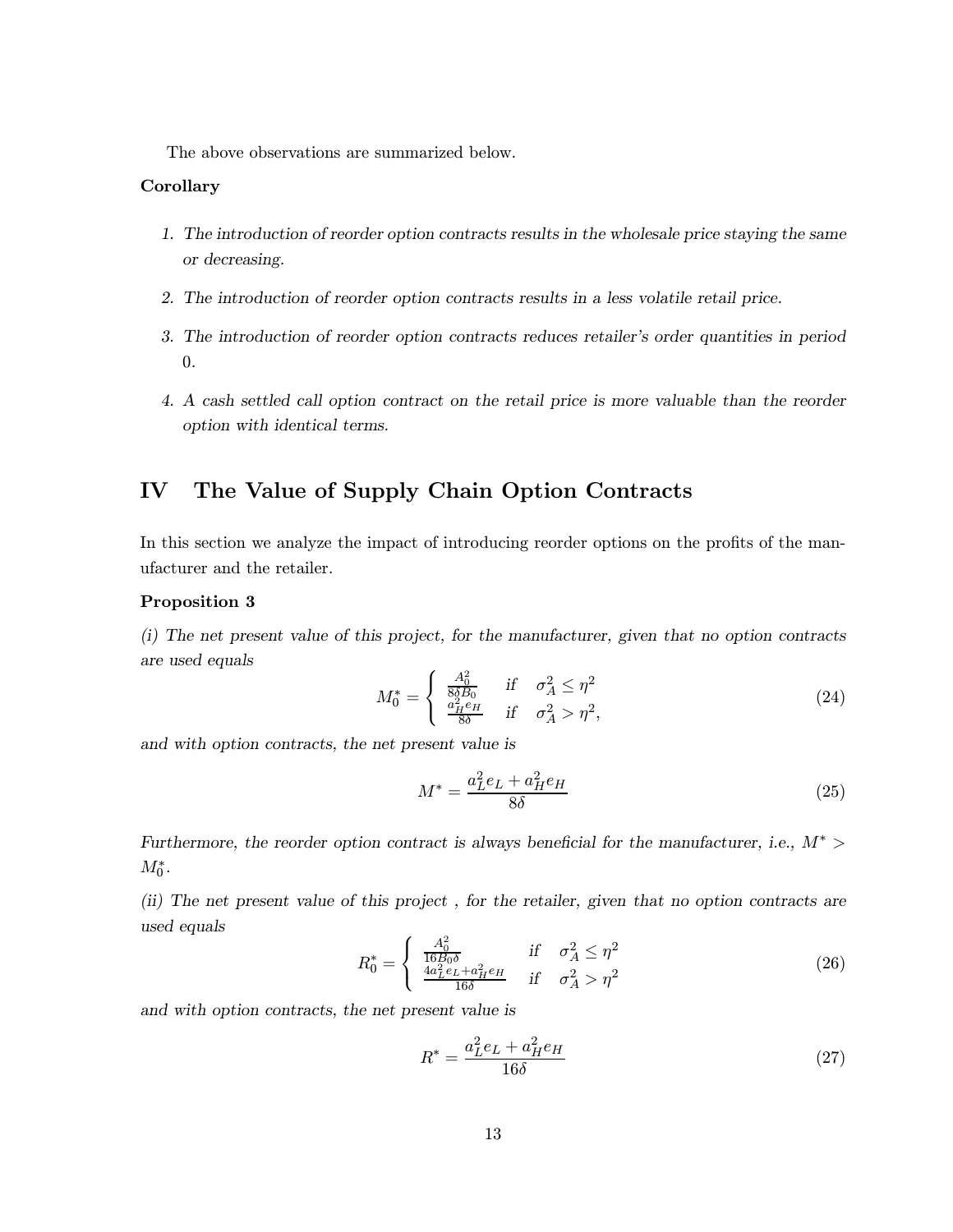Furthermore, the reorder option contract is beneficial for the retailer, if and only if the volatility of the demand curve is low.

The value of the project for the manufacturer, as given in equation (25), can be interpreted as a fraction of the value of a claim on the square of the random variable representing the intercept of the demand curve in period 1. The value to the retailer is exactly one half of this value. When volatility is small,  $(\sigma_A^2 \leq \eta^2)$  the retailer benefits from the introduction of the reorder option. However, when there is sufficient uncertainty,  $(\sigma_A^2 > \eta^2)$  then the option contracts actually reduce the benefits to the retailer. That is the retailer would prefer an equilibrium without option contracts which would force the manufacturer to charge a low price for the entire product quantity. In other words, the retailer prefers the lower price,  $S_0$ , with the possibility of retaining some product if the low state occurs, to the flexibility of costly option contracts,  $C_0$ , and a higher wholesale,  $S_0$ .

### V Pricing with Supply Chain Put Contracts

So far we have focused on the role of reorder options by a manufacturer, who acts as a Stackelberg leader, in a supply chain with a downstream retailer who has monopoly in a marketplace. We now consider what happens to this equilibrium if the manufacturer introduces put options that allow the retailer to return to the manufacturer any unsold items for a salvage price of \$X.

### Proposition 4

The retailer's optimal ordering policy when the manufacturer offers a wholesale price of  $S_0$ , and return options with price  $P_0$  and exercise price X is identical to the ordering policy in a problem where the manufacturer offers a wholesale price of  $S_0$ , only call options at price  $C_0$ , with strike X, provided  $C_0 = S_0 + P_0 - B_0X$ .

Proof: The result is immediate from put-call parity.<sup>12</sup>

The manufacturer recognizes that the retailer can synthetically construct calls using putcall parity. As a result, solving the pricing problem for reordering options will then lead to identifying the price of return puts. The following Corollaries are immediate consequences of Proposition 4 and the results of Sections 3 and 4.

### Corollary 1

<sup>&</sup>lt;sup>12</sup>For each put option that the retailer purchases in period 0, the immediate cost is  $S_0 + P_0$ . Now, at the end of period 1, the retailer can either return the unit of product and earn X or keep it and sell it to the market. Regardless of the choice, the retailer can always achieve exactly the same result by returning the product, and then deciding whether to repurchase it or not from the manufacturer at a price  $X$ . Each put option is therefore equivalent to a riskless income of  $X$  in period 1 plus a call option with strike  $X$ .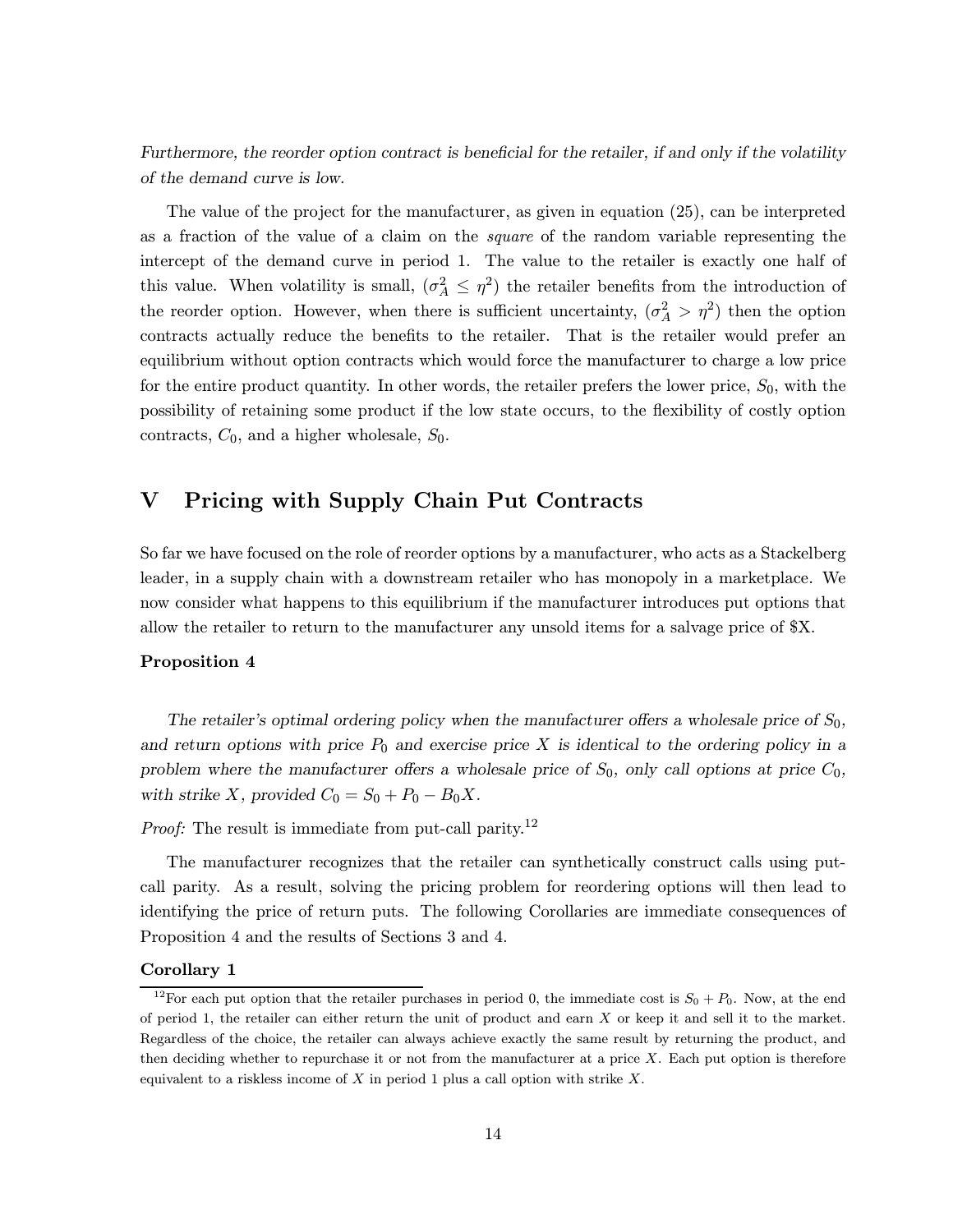For the problem in which the manufacturer offers only return options with salvage price  $X$ : (i) The equilibrium wholesale price, the state dependent retail prices of the items, and the fair price of the reorder options, derived under the conditions of Proposition 2, remain unaltered.

(ii) The optimal price the manufacturer charges for the return option,  $P_0$ , is given by

$$
P_0 = (X - \frac{a_L}{2})e_L
$$

where the strike price is curtailed as:

$$
\frac{a_L}{2} \le X \le \frac{a_H}{2}.
$$

(iii) A return option is less valuable than a cash settled put option on the retail price.

#### Corollary 2

For the problem in which the manufacturer offers both reorder options with exercise price  $X_1$ and return options with salvage price  $X_2$ :

(i) The wholesale and retail prices are unchanged from what they would be if only reorder options were offered.

(ii) The price of the reorder (return) option does not depend on whether the manufacturer offered the return (reorder) contract provided the strike prices are curtailed as

$$
\frac{a_L}{2} \le X_1, X_2 \le \frac{a_H}{2}.
$$

As a generalization of Corollary 2, the wholesale and retail prices will remain unchanged if the manufacturer offers an array of contracts with different strike prices in the above interval, as long as these contracts are priced accordingly.

The retailer will then construct a portfolio of reorder/return options according to his/her personal risk preferences and assessments on the probability  $p$  of the high demand curve.

### VI Extension to Continuous States

So far we have limited our discussion to cases where the maximum potential size of the market, represented by  $\alpha$  was Bernoulli. In this section, we consider the case where  $\alpha$  has a continuous distribution and identify the optimality conditions for the retailer's and manufacturer's problems. We illustrate that the nature of our earlier results remain unchanged.

Assume that  $\alpha$  follows a continuous distribution with density  $f(a)$ ,  $a \in [a_L, a_H]$ , with  $a_L \geq 0$ and  $a_H \leq \infty$ . Let  $\mu_A$  and  $\sigma_A^2$  represent the expected value and variance of the distribution.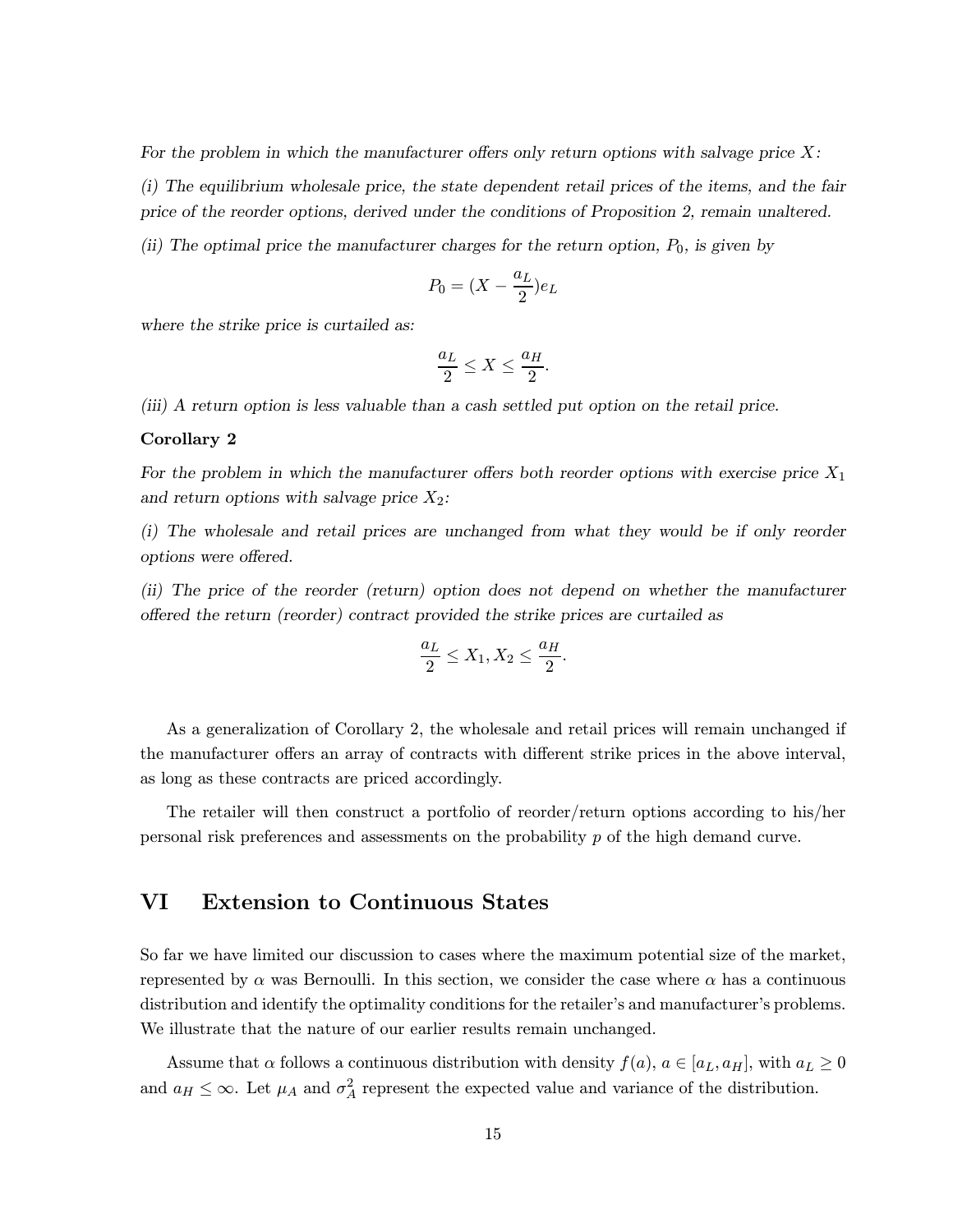### Lemma 6

The retailer's optimal response to the manufacturer's wholesale price of  $S_0$ , and no use of options is  $I^*(S_0)$ , where

$$
I^*(S_0) = \begin{cases} I_0(S_0) & \text{if } S_0 \le A_0 - a_L B_0 \\ \frac{A_0 - S_0}{2\delta B_0} & \text{if } A_0 - a_L B_0 < S_0 \le A_0 \\ 0 & \text{if } S_0 > A_0 \end{cases}
$$

where  $I_0(S_0)$  is the unique solution to

$$
B_0 \int_{2\delta I_0}^{a_H} (a - 2\delta I_0) f(a) da = S_0
$$

and in period 1, the optimal amount to release is

$$
q^*=Min[I^*(S_0),\frac{a}{2\delta}]
$$

### Proof: See Appendix

The following Proposition uses the above lemma to characterize the optimal policy for the manufacturer to adopt, if options are not used.

### Proposition 5

(i) The optimal pricing policy for the manufacturer to follow is

$$
S^* = \begin{cases} \frac{A_0}{2} & \text{if } \frac{A_0}{2} < a_L B_0\\ S_0^* & \text{if } \frac{A_0}{2} \ge a_L B_0 \end{cases}
$$
 (28)

where  $S_0^*$  is the solution to:

$$
S_0^* = 2\delta I_0(S_0^*) B_0 \int_{2\delta I_0(S_0^*)}^{a_H} f(a) da \tag{29}
$$

(ii) The optimal ordering and selling policy for the retailer when the manufacturer follows the above policy is:

$$
I^* = \begin{cases} \frac{A_0}{4\delta B_0} & \text{if } \frac{A_0}{2} < a_L B_0\\ I_0^* & \text{if } \frac{A_0}{2} \ge a_L B_0 \end{cases}
$$
(30)

where  $I_0^*$  is the solution to

$$
\int_{2\delta I_0^*}^{a_H} af(a)da = 4\delta I_0^* \int_{2\delta I_0^*}^{a_H} f(a)da.
$$
 (31)

and

$$
q^* = Min[I_0^*, \frac{a}{2\delta}]
$$
\n(32)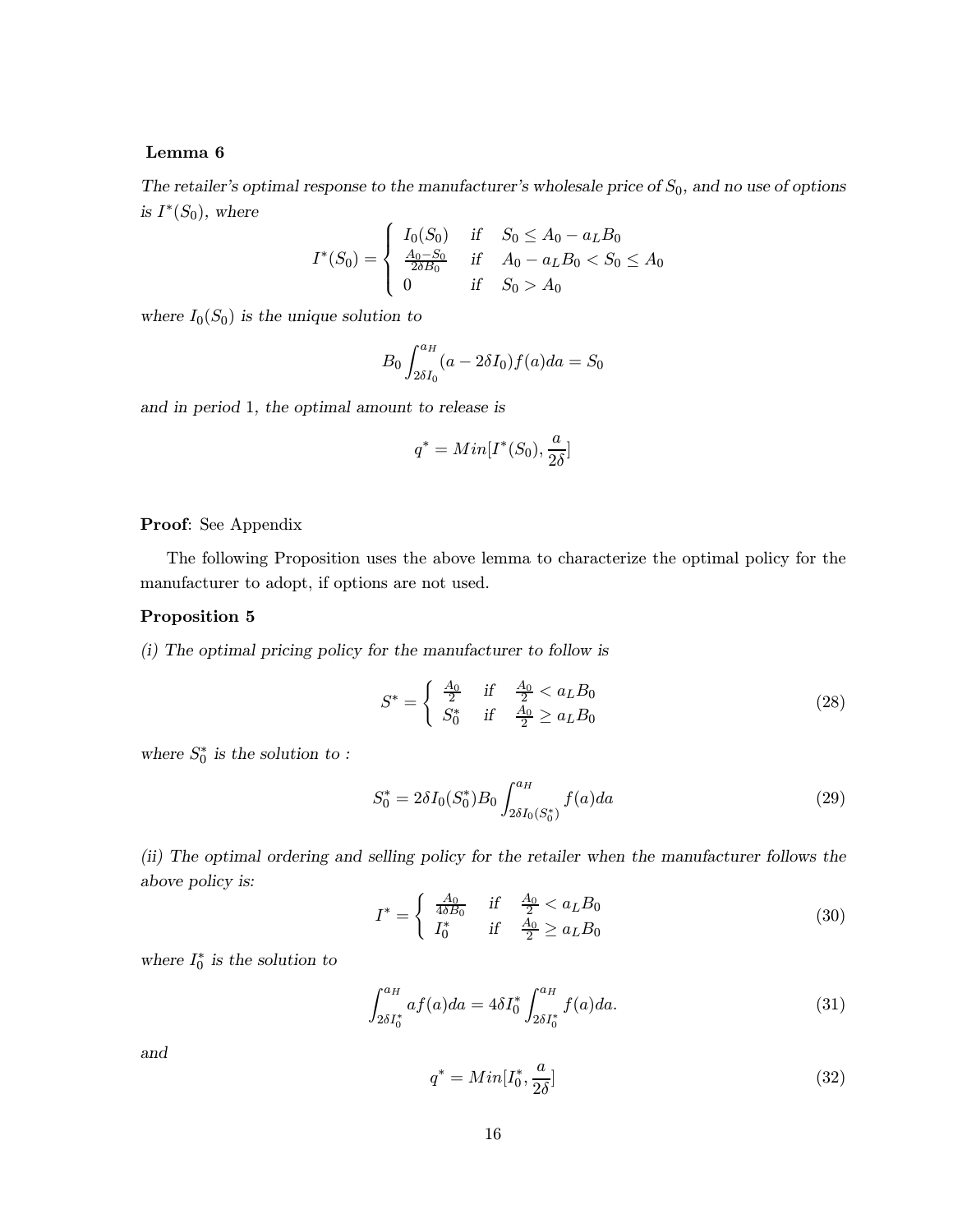### Proof: See Appendix

When the manufacturer considers the problem with reorder options, simple analytical characterizations of the optimal pricing policy are not available and numerical computations are required to establish equilibrium prices. In period 1, given that demand  $a$  is realized, the quantity released, and the amount of options exercised by the retailer remains unchanged from our earlier analysis. That is, the optimal decisions in period 1 do not depend on the distribution of demand. Specifically, we have:

$$
q^*(I, U|a) = \begin{cases} \frac{a}{2\delta} & \text{if } 0 < a \le 2\delta I \\ I & \text{if } a > 2\delta I \end{cases}
$$
 (33)

$$
v^*(I, U|a) = \begin{cases} 0 & \text{if } a \le 2\delta I + X \\ \frac{a - X}{2\delta} - I & \text{if } 2\delta I + X < a \le 2\delta(I + U) + X \\ U & \text{if } a > 2\delta(I + U) + X. \end{cases}
$$
(34)

The total quantity of items released into the market is

$$
q^* + v^* = \begin{cases} \frac{a}{2\delta} & \text{if } 0 < a \le 2\delta I \\ I & \text{if } 2\delta I < a \le 2\delta I + X \\ \frac{a - X}{2\delta} & \text{if } 2\delta I + X < a \le 2\delta(I + U) + X \\ I + U & \text{if } a > 2\delta(I + U) + X \end{cases} \tag{35}
$$

and the retail price is  $S_R(I, U|a)$  where

$$
S_R(I, U|a) = \begin{cases} \frac{a}{2} & \text{if } 0 < a \le 2\delta I \\ a - \delta I & \text{if } 2\delta I < a \le 2\delta I + X \\ \frac{a + X}{2\delta} & \text{if } 2\delta I + X < a \le 2\delta(I + U) + X \\ a - \delta(I + U) & \text{if } a > 2\delta(I + U) + X \end{cases}
$$
(36)

Now consider the retailer's problem in period 0. We have:

$$
R_0(I, U) = -IS_0 - UC_0 + B_0 \int_0^{2\delta I} \frac{a^2}{4\delta} f(a) da
$$
  
+  $B_0 \int_{2\delta I}^{2\delta I + X} I(a - \delta I) f(a) da + B_0 \int_{2\delta I + X}^{2\delta (I + U) + X} \frac{a^2 - X^2}{4\delta} - \frac{X(a - X)}{2\delta + XI} f(a) da$   
+  $B_0 \int_{2\delta (I + U)}^{\infty} [(I + U)(a - \delta (I + U) - XU] f(a) da$ 

Using Leibnitz rule, and simplifying, the first order conditions are:

$$
\frac{\partial R_0}{\partial I} = -S_0 + B_0 \int_{2\delta I}^{2\delta I + X} (a - 2\delta I) f(a) da + B_0 X \int_{2\delta I + X}^{2\delta(I+U) + X} f(a) da
$$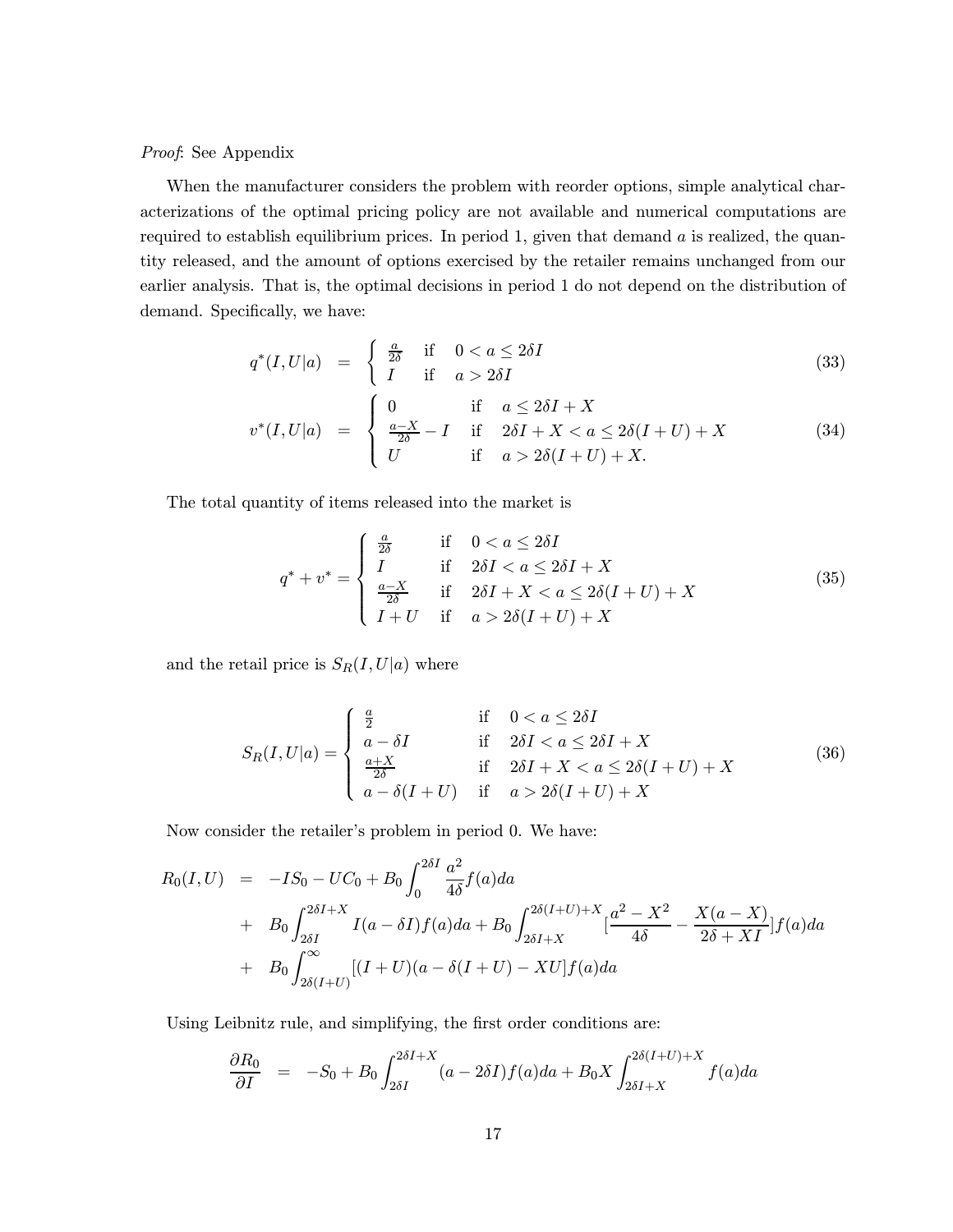+ 
$$
B_0 \int_{2\delta(I+U)+X}^{\infty} [a-2\delta(I+U)] f(a)da = 0
$$
 (37)

$$
\frac{\partial R_0}{\partial U} = -C_0 + B_0 \int_{2\delta(I+U)+X}^{\infty} [a - 2\delta(I+U)] f(a) da = 0 \tag{38}
$$

Let  $\pi \equiv (S_0, C_0)$ , and let  $I^*(\pi)$  and  $U^*(\pi)$  be the optimal ordering response by the retailer. Then, the manufacturer's profit at date 0, is

$$
M(\pi) = I^*(\pi)S_0 + U^*(\pi)C_0 + B_0X \int_0^{\infty} v^*(I^*, U^*|a) f(a)da
$$
  
\n
$$
= I^*(\pi)S_0 + U^*(\pi)C_0 + B_0 \int_{2\delta I^*(\pi)+V^*}^{2\delta(I^*(\pi)+U^*(\pi))+X} [\frac{a-X}{2\delta} - I^*(\pi)] f(a)da
$$
  
\n
$$
+ B_0 \int_{2\delta(I^*(\pi)+U^*(\pi))+X}^{\infty} [a - \delta(I^*(\pi)+U^*(\pi))] f(a)da
$$
(39)

For general distributions on  $\alpha$  it is not possible to obtain simple solutions for the wholesale price and the cost of the reorder options. However, for specific distributions, the first order conditions may simplify.

To illustrate the results for continuous states, consider the case where  $\alpha$  has a uniform distribution. For this special case, the optimal policies in Proposition 4 simplify. The equilibrium wholesale price has the following form:

$$
S^* = \begin{cases} \frac{A_0}{2} & \text{if } \frac{A_0}{2} < a_L B_0\\ \frac{2B_0 a_H^2}{9(a_H - a_L)} & \text{if } \frac{A_0}{2} \ge a_L B_0 \end{cases}
$$
(40)

Now substituting  $a_L = \mu_A - \sqrt{3}\sigma_A$ , and  $a_H = \mu_A - \sqrt{3}\sigma_A$ , and letting  $c = \frac{\sigma_A}{\mu_A}$  be the coefficient of variation, the above policy can be reexpressed as

$$
S^* = \begin{cases} \frac{A_0}{2} & \text{if } c < \frac{1}{2\sqrt{3}}\\ \frac{A_0(1+\sqrt{3}c)^2}{9\sqrt{3}c} & \text{if } c \ge \frac{1}{2\sqrt{3}} \end{cases}
$$
(41)

The above equation shows that as the uncertainty in the demand curve increases, the wholesale price either stays the same or it decreases.

For this pricing policy, the retailer's optimal response is

$$
I^* = \begin{cases} \frac{A_0}{4\delta B_0} & \text{if } c < \frac{1}{2\sqrt{3}}\\ \frac{A_0(1+\sqrt{3}c)}{6\delta B_0} & \text{if } c \ge \frac{1}{2\sqrt{3}} \end{cases}
$$
(42)

The retailer's optimal response to an increase in uncertainty in the demand curve is either unchanged, or to order more units.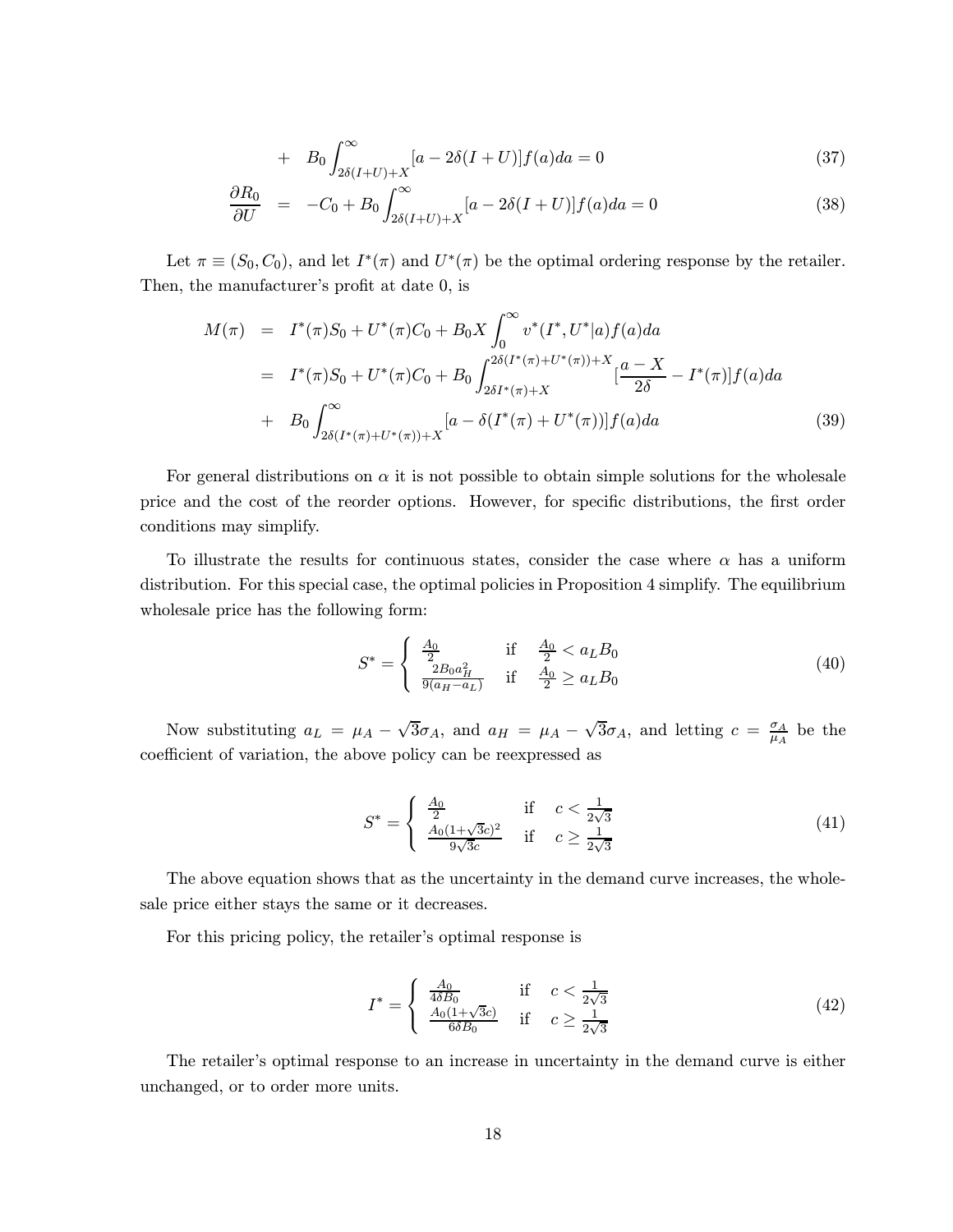The equilibrium retail price,  $S_R(a)$  say, is given by

$$
S_R(a) = \begin{cases} a - \gamma_c & \text{if } a > 2\gamma_c \\ \frac{a}{2} & \text{if } a \le 2\gamma_c \end{cases}
$$
  
where  

$$
\gamma_c = \begin{cases} \frac{A_0}{4B_0} & \text{if } c < \frac{1}{2\sqrt{3}} \\ \frac{A_0}{6B_0}(1 + \sqrt{3}c) & \text{if } c \ge \frac{1}{2\sqrt{3}} \end{cases}
$$
 (43)

For any given  $\sigma_A$ , the retail price in period 1, increases as a increases, at a linear rate of one half, up to a point,  $\gamma_c$ , and then the sensitivity of prices to demand increases to one.

To illustrate the advantages of introducing reordering options, reconsider the case where  $\alpha$ has a uniform distribution. Figure 3 compares the equilibrium wholesale prices as uncertainty in the demand curve increases, for the case where reorder options are used and not used. When no reordering options are used, the price stays unchanged, up to a critical point, and then declines. In contrast, when reordering options are used, the equilibrium wholesale price is insensitive to the uncertainty in the demand curve.

#### Figure 3 Here

Figure 4 compares the volatility of retail prices as uncertainty in the demand curve increases. The figure confirms the fact that volatility of retail prices are lower when the manufacturer introduces reordering options.

### Figure 4 Here

Figure 5a compares the value of the project with and without options for the manufacturer, and Figure 5b repeats the analysis for the retailer. The option program is always attractive for the manufacturer, but not so for the retailer.

### Figure 5a and 5b Here

The example with a continuous distribution reconfirms the results that we obtained when uncertainty in the demand curve was represented by a simple Bernoulli random variable.

### VII Conclusion

This article has considered the problem of option pricing when the demand curve is downward sloping. Our particular application arises in a supply chain setting, where a manufacturer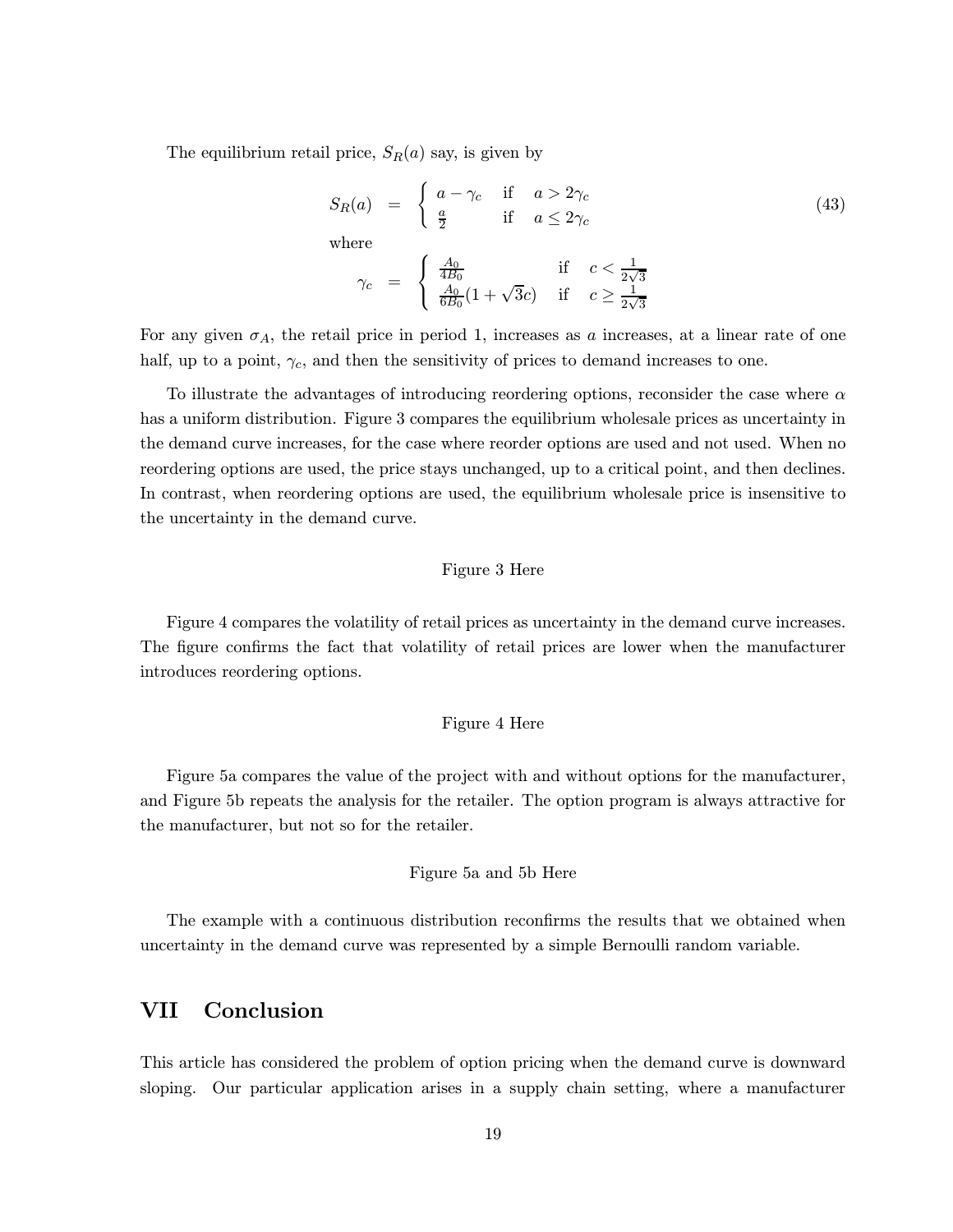produces an item that is sold through a retailer. In this setting the manufacturer charges a fixed wholesale price in period 0. The retailer responds to this price by ordering a quantity in period 0. The retailer bears quantity risk, and in period 1, based on the demand curve, determines the optimal amount of inventory to release. We have shown that if the manufacturer introduces option contracts, that shift some of the quantity risk away from the retailer, then the equilibrium prices adjust, in a way that benefits the manufacturer, and may benefit or harm the retailer. When volatility of the demand curve is low, then the retailer benefits from supply chain options. On the other hand, when volatility is high, the retailer is worse off. The manufacturer is always keen to issue supply chain option contracts as long as the strike prices are curtailed, and their prices dictated by the pricing equation we derived.

We have derived the equilibrium prices for the supply chain options. These contracts are less valuable than otherwise identical cash settled financial contracts on the retail price. With the real option, the only reason to exercise the contract, is to obtain an additional unit of inventory to release into the market. But because the demand curve is downward sloping, releasing an extra unit would result in lowering the retail price. Hence, exercise decisions alter retail prices, and this has a feedback effect into the value of the option.

The equilibrium option price that we establish does not depend on the slope of the linear demand curve, as long as the curve is downward. We also showed that once reordering call options were introduced, the equilibrium wholesale price would not be influenced by the addition of return put options, as long as the strike prices are appropriately curtailed.

An important feature of our modeling process is that our results are independent of risk attributes of the retailer and manufacturer. If either the manufacturer or the retailer is risk averse and wanted to hedge the uncertainty of cash flows in this project, then, with a linear demand curve, precise hedging could be accomplished with financial instruments that have payoffs linked to the square of the price of a traded instrument.

In our analysis, we assumed away the manufacturer's costs of production. If a fixed setup cost and a per unit variable cost is included, the analysis goes through with only minor changes and little additional insights. If, on the other hand, the costs of production depend on whether the items were ordered in a regular manner, in period 0, or through exercise of an option, in period 1, then the analysis becomes more complex. Such cost differentials might arise if the manufacturer has to expedite orders that arise through the late exercising of reordering contracts. It remains for future research to extend the analysis to cases where the manufacturer offers the retailer American reorder options and return options that extend over multiple time periods. Other extensions include examining the consequence of allowing for more complex supply chains, where a manufacturer distributes a product through a network of retailers who compete in an oligopolistic market.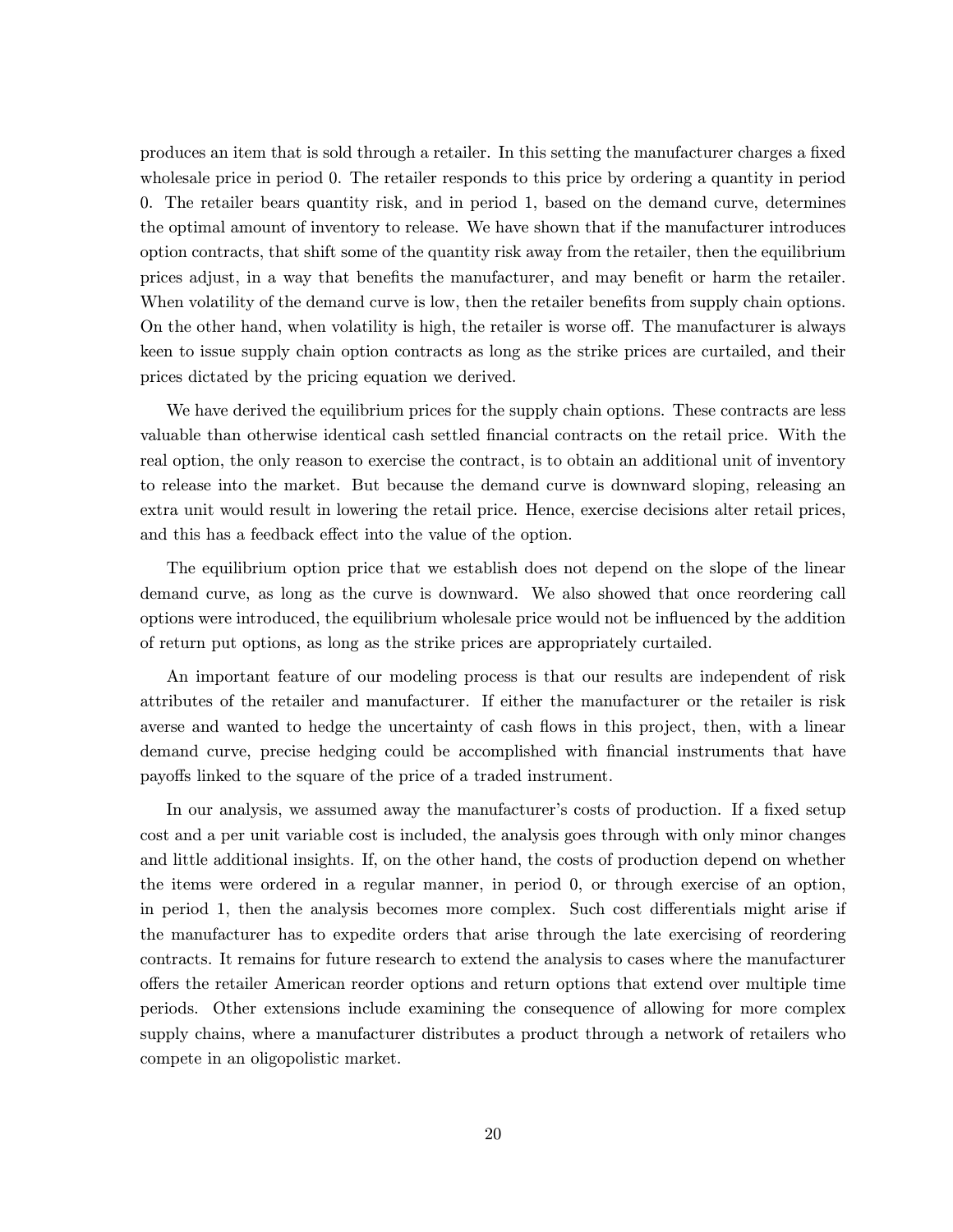### Appendix

### Proof of Lemma 1

In period 1 the retailer solves the problem:

$$
R_1(q^*|I,a) = Max_{0 \le q \le I}q(a - \delta q)
$$

The optimal solution is:

$$
q^* = \begin{cases} \frac{a}{2\delta} & \text{if } \frac{a}{2\delta} < I \\ I & \text{if } \frac{a}{2\delta} \ge I \end{cases}
$$

Now consider the retailer's problem in period 0. We have:

$$
R_0(I) = -IS_0 + e_L R_1(q_L^*|I) + e_H R_1(q_H^*|I).
$$

There are two cases that need to be considered.

1.  $0 \leq I \leq \frac{a_L}{2\delta}$ 2.  $\frac{a_L}{2\delta} \leq I \leq \frac{a_H}{2\delta}$ 

For case 1 we have

$$
R_0(I_1^*) = Max_{0 \le I \le \frac{a_I}{2\delta}} \{-IS_0 + e_L I(a_L - \delta I) + e_H I(a_H - \delta I)\}.
$$

The optimal solution is

$$
I_1^* = \begin{cases} \frac{A_0 - S_0}{2\delta B_0} & \text{if } (a_H - a_L)e_H \le S_0 \le A_0\\ \frac{a_L}{2\delta} & \text{if } S_0 < (a_H - a_L)e_H \end{cases}
$$

For the second case, we have:

$$
R_0(I_2^*)=Max_{\frac{a_L}{2\delta}\leq I\leq \frac{a_H}{2\delta}}\{-IS_0+e_L\frac{a_L}{2\delta}(a_L-\delta\frac{a_L}{2\delta}+e_HI(a_H-\delta I)\}.
$$

The optimal solution is

$$
I_2^* = \begin{cases} \frac{a_H e_H - S_0}{2\delta e_H} & \text{if } 0 < S_0 < (a_H - a_L)e_H\\ \frac{a_L}{2\delta} & \text{if } S_0 \ge (a_H - a_L)e_H \end{cases}
$$

The result then follows.

### Proof of Proposition 1

Given the results of Lemma 1 the manufacturer's profit as a function of  $S_0$  is

$$
M_0(S_0) = M_1(S_0) \text{ if } 0 < S_0 \le (a_H - a_L)e_H
$$
  
=  $M_2(S_0) \text{ if } (a_H - a_L)e_H < S_0 \le A_0$   
= 0 if  $S_0 > A_0$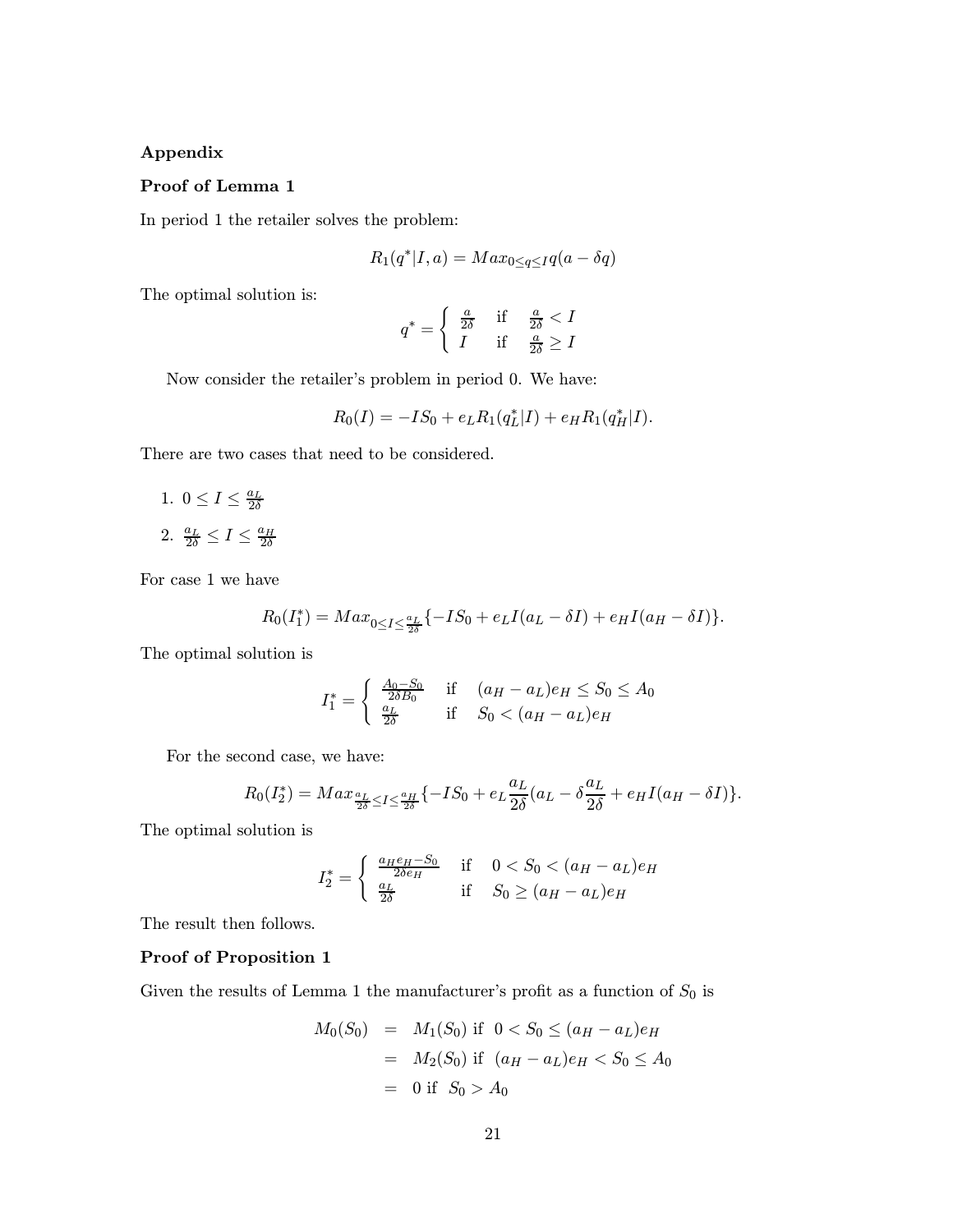where

$$
M_1(S_0) = \frac{e_H a_H - S_0}{2\delta e_H} S_0
$$

and

$$
M_2(S_0) = \frac{A_0 - S_0}{2\delta B_0} S_0.
$$

Therefore, the maximum value of  $M_0(S_0)$  is given by

$$
M_0^* = M_0(S_0^*) = \max\{M_1^*, M_2^*\},
$$

where

$$
M_1^* = M_1(S_1^*) = Max_{0 \le S_0 \le (a_H - a_L)e_H} M_1(S_0)
$$
\n(A.1)

and

$$
M_2^* = M_2(S_2^*) = Max_{(a_H - a_L)e_H \le S_0 \le A_0} M_2(S_0).
$$
 (A.2)

The maximizing  $S_0$  value for the problem in  $(A.1)$  is

$$
S_1^* = \begin{cases} \frac{e_H a_H}{2} & \text{if } \frac{a_L}{a_H} \le \frac{1}{2} \\ (a_H - a_L)e_H & \text{if } \frac{a_L}{a_H} > \frac{1}{2} \end{cases}
$$

In this case the manufacturer's profits are:

$$
M_1^* = \begin{cases} \frac{a_H^2}{8\delta} e_H & \text{if } \frac{a_L}{a_H} \le \frac{1}{2} \\ \frac{(a_H - a_L)a_L e_H}{2\delta} & \text{if } \frac{a_L}{a_H} > \frac{1}{2}. \end{cases}
$$

Similarly, the maximizing  $S_0$  value for the problem in  $(A.2)$  is

$$
S_2^* = \begin{cases} \frac{A_0}{2} & \text{if } \frac{a_L}{a_H} > \frac{1}{2+\rho} \\ (a_H - a_L)e_H & \text{if } \frac{a_L}{a_H} \le \frac{1}{2+\rho}, \end{cases}
$$

where  $\rho = \frac{e_L}{e_H}$ . In this case the manufacturer's profits are:

 $\overline{a}$ 

$$
M_2^* = \begin{cases} \frac{A_0^2}{8\delta B_0} & \text{if} \quad \frac{a_L}{a_H} > \frac{1}{2+\rho} \\ \frac{(a_H - a_L)a_L e_H}{2\delta} & \text{if} \quad \frac{a_L}{a_H} \le \frac{1}{2+\rho} \end{cases}
$$

The solution can be summarized as

$$
S_0^* = \begin{cases} \frac{a_{H}e_{H}}{2} & \text{if } \frac{a_{L}}{a_{H}} < \frac{1}{2+\rho} \\ \frac{A_0}{2} & \text{if } \frac{a_{L}}{a_{H}} \ge \frac{1}{2} \\ \frac{A_0}{2} & \text{if } \frac{1}{2+\rho} < \frac{a_{L}}{a_{H}} < \frac{1}{2} \text{ and } M_1^* \le M_2^* \\ \frac{e_{H}a_{H}}{2} & \text{if } \frac{1}{2+\rho} < \frac{a_{L}}{a_{H}} < \frac{1}{2} \text{ and } M_1^* > M_2^* \end{cases}
$$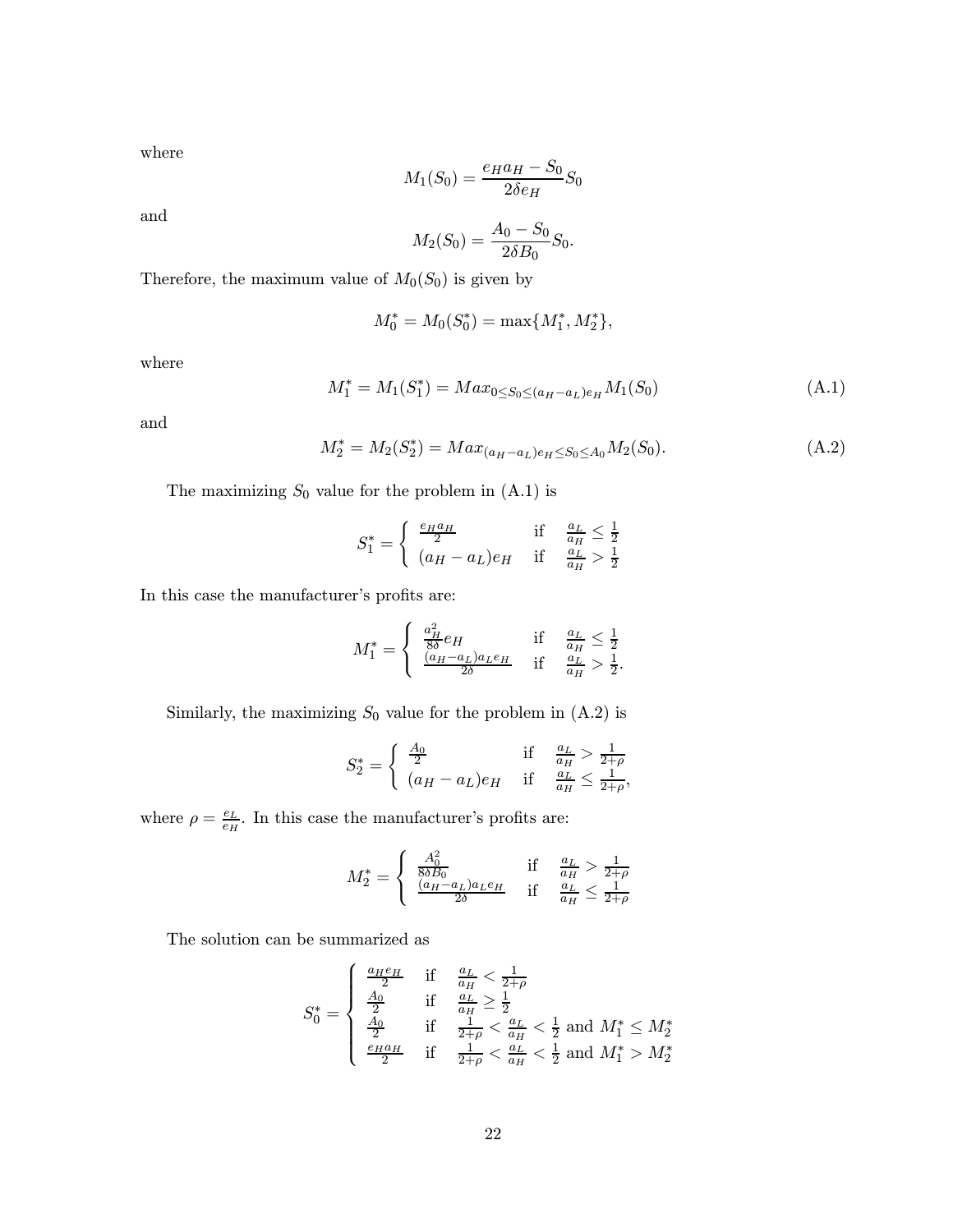The solution can be simplified. Substituting the values of  $M_1^*$  and  $M_2^*$  for the case where  $\frac{1}{2+\rho}<\frac{a_L}{a_H}<\frac{1}{2},$  the relationship  $M_1^*-M_2^*\leq 0$  can be written as the following quadratic inequality in  $a_H$ 

$$
\rho\left(\frac{a_L}{a_H}\right)^2+2\frac{a_L}{a_H}-1\geq 0.
$$

Since  $\frac{a_L}{a_H} \ge 0$ , the solution to the above inequality is  $\frac{a_L}{a_H} \ge k$ , where

$$
k = \frac{\sqrt{1+\rho} - 1}{\rho}.
$$

It can easily be shown that  $\frac{1}{2+\rho} < k < \frac{1}{2}$ . Further, the condition  $\frac{a_L}{a_H} > k$  can be reexpressed as an equivalent condition involving the variance of the demand curve: In particular, substituting  $a_H = \frac{A_0}{B_0} + \sqrt{\rho} \sigma_A$  and  $a_L = \frac{A_0}{B_0} - \sqrt{\rho} \sigma_A$  into  $\frac{a_L}{a_H}$ , we obtain:

$$
\frac{a_L}{a_H} > k \text{ iff}
$$

$$
\sigma_A^2 < \eta^2
$$

where

$$
\eta = \frac{A_0(1-k)}{B_0(k\sqrt{\rho} + \frac{1}{\sqrt{\rho}})}
$$

The four cases above on  $S_0^*$  are simplified to (9), with the corresponding optimal value  $M_0^*$ given by (24).

To complete the proof, it remains to determine the retailer's policy in each of the two cases. In the case when  $\frac{a_L}{a_H} < k < \frac{1}{2}$ , we have that  $S_0^* = \frac{a_H e_H}{2}$ . In this case it is also true that

$$
(a_H - a_L)e_H = a_H e_H (1 - \frac{a_L}{a_H}) > \frac{a_H e_H}{2}.
$$

Therefore,  $S_0 < (a_H - a_L)e_H$ , and the results of Lemma 1 imply that

$$
I^* = \frac{a_He_H - S_0^*}{2\delta e_H} = \frac{a_H}{4\delta}.
$$

Furthermore, since  $\frac{a_H}{4\delta} > \frac{a_L}{2\delta}$ ,

$$
q_L^* = \frac{a_L}{2\delta}, \quad q_H^* = I^*.
$$

Finally, in the case when  $\frac{a_L}{a_H} \ge k \ge \frac{1}{2+\rho}$ , it follows that

$$
S_0^* = \frac{A_0}{2} = \frac{a_He_H}{2} \left( 1 + \frac{\rho a_L}{a_H} \right) > \frac{a_He_H}{2} \left( 1 + \frac{\rho}{2 + \rho} \right) = a_He_H \left( \frac{1 + \rho}{2 + \rho} \right).
$$

In this case it is also true that

$$
(a_H - a_L)e_H = a_H e_H (1 - \frac{a_L}{a_H}) < a_H e_H \left(\frac{1+\rho}{2+\rho}\right).
$$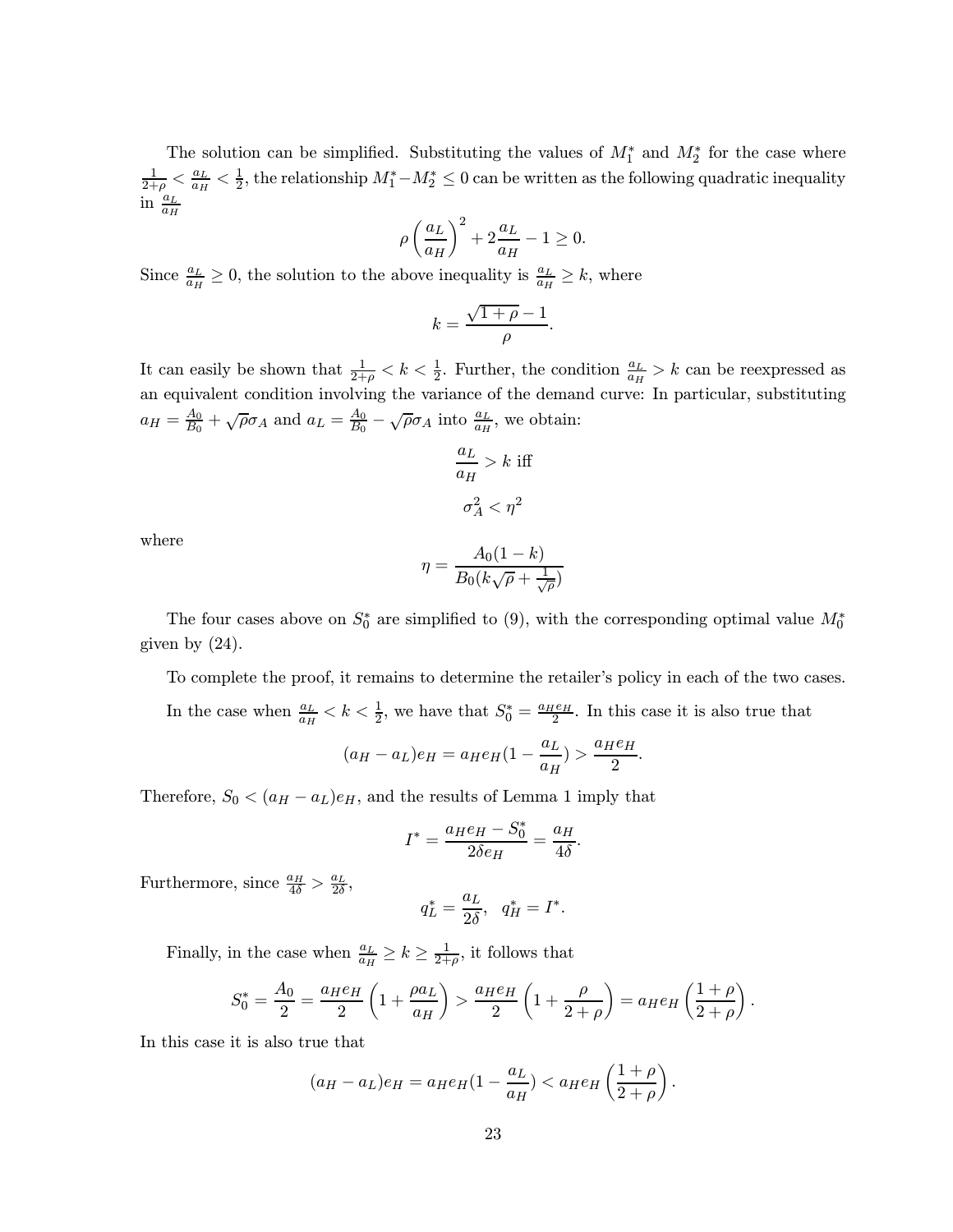Therefore,  $(a_H - a_L)e_H < S_0 < A_0$ , and the results of Lemma 1 imply that

$$
I^* = \frac{A_0 - S_0^*}{2\delta B_0} = \frac{A_0}{4\delta B_0} = \frac{a_L}{4\delta} \left( \frac{a_H/a_L + \rho}{1 + \rho} \right)
$$

:

Furthermore, since  $\frac{a_L}{a_H} > \frac{1}{2+\rho}$ , it follows that

$$
\frac{a_H/a_L + \rho}{1+\rho} < \frac{2+\rho+\rho}{1+\rho} = 2,
$$

and hence  $I^* < \frac{a_L}{2\delta}$  with  $q_L^* = q_H^* = I^*$ . This completes the proof.

### Proof of Lemma 2

Take  $(q, v)$ , with  $q < I$ , and  $v > 0$ . Let  $(q', v')$  be set such that  $q' = q + \epsilon$ ,  $v' = v - \epsilon$ , with  $0<\epsilon Then,  $q'+v'=q+v,$  and$ 

$$
R_1(q',v'|a) = ((q'+v')(a-\delta(q'+v')) - Xv' = (q+v)(a-\delta(q+v)) - Xv + X\epsilon = R(q,v) + X\epsilon > R(q,v).
$$

That is  $(q', v')$  improves over  $(q, v)$ .

### Proof of Lemma 3

Let

$$
R_1^{(1)}(q) = R_1(q, 0) = q(q - \delta q)
$$
  
\n
$$
R_1^{(2)}(v) = R_1(I, v) = (I + v)(a - \delta(I + v)) - Xv
$$

Then, Lemma 2 implies that

$$
\max_{0 \le q \le I, 0 \le v \le U} R_1(q, v) = \max\{ \max_{0 \le q \le I} R_1^{(1)}(q), \max_{0 \le v \le U} R_1^{(2)}(v) \}.
$$

We also have

$$
\frac{dR_1^{(1)}}{dq}(I) = a - 2\delta I
$$

$$
\frac{dR_1^{(2)}}{dv}(0) = a - 2\delta I - X
$$

First, assume  $\frac{dR_1^{(1)}}{dq}(I) < 0$ . This implies that  $R_1^{(1)}(q)$  is maximized for  $q = q^* = \frac{a}{2\delta} < I$ . Further, for this case,  $\frac{dR_1^{(2)}}{dv}(0) < 0$ . This and the concavity of  $R_1^{(2)}(v)$  imply that  $\frac{dR_1^{(2)}}{dv}(v) < 0$ for all  $v > 0$ . Hence  $Max_{0 \le v \le U}[R_1^{(2)}(v)] = R_1^{(2)}(0)$ .

This implies that:

$$
R_1^{(2)}(v) \le R_1^{(2)}(0) = R_1(I, 0) = R^{(1)}(I) \le R_1^{(1)}(q^*)
$$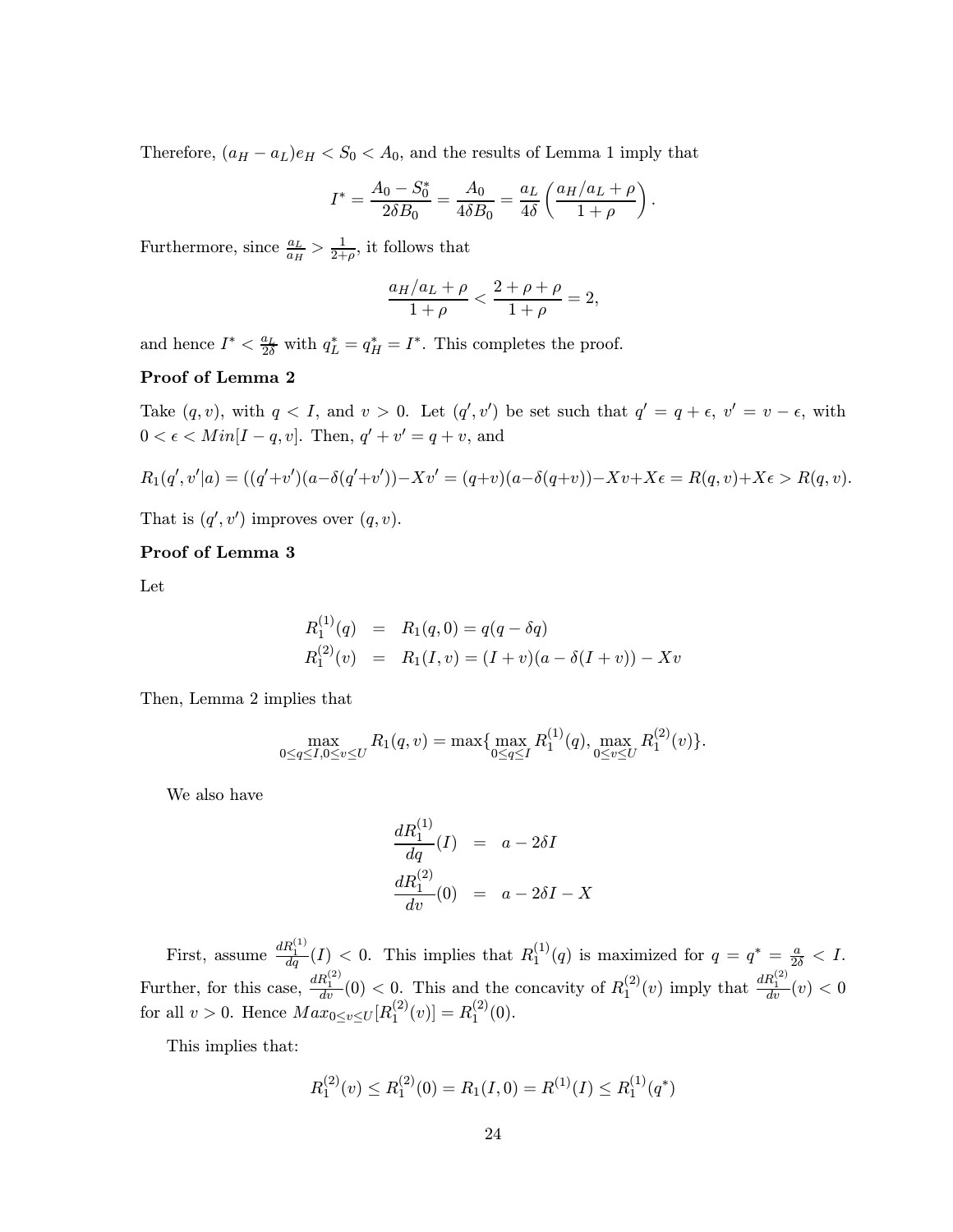which means that  $q = q^*$ ,  $v = 0$  is optimal in this case.

Second, consider the case where  $I < \frac{a}{2\delta}$ . In this case,  $\frac{dR_1^{(1)}}{dq}(I) > 0$ . Hence:

$$
R_1^{(1)}(q) \le R_1^{(1)}(I) = R_1^{(2)}(0) \le R_1^{(2)}(v^*)
$$

where  $v^*$  is the value maximizing  $R_1^{(2)}(v)$ . Specifically, using the first order conditions for  $R_1^{(2)}(v)$ we obtain:

$$
v^* = \begin{cases} 0 & \text{if } I + U > \frac{a - X}{2\delta} \\ \frac{a - X}{2\delta} - I & \text{if } \frac{a - X}{2\delta} > I \end{cases}
$$

### Proof of Lemma 4

First, consider the regions

1.  $I < \frac{a_L - X}{2\delta}$  and  $U > \frac{a_H - X}{2\delta} - I$ . 2.  $\frac{a_L-X}{2\delta} < I < \frac{a_H-X}{2\delta}$  and  $U > \frac{a_H-X}{2\delta} - I$ . 3.  $I > \frac{a_H - X}{2\delta}$  and  $U > 0$ .

In each of these regions, regardless of which state occurs in the future, the maximum number of options that can be exercised, U, is never attained. Hence, if  $C_0 > 0$ , then clearly U can be reduced and the retailer can obtain savings. Hence the optimal solution for the retailer will never lie in these regions.

Second, we show that if  $U > 0$  and  $I < \frac{(a_L - X)}{2\delta}$ , then  $(I, U)$  cannot be optimal.

If  $X>a_L$ , then  $a_L - X < 0$  and  $I > (a_L - X)/2\delta$ . Now consider  $X \le a_L$ . Take  $(I, U)$  such that  $U > 0$  and  $I \leq \frac{a_L - X}{2\delta}$ . Then  $v_L^*$ ,  $v_H^* > 0$ , for all  $U > 0$ . Now

$$
R_0(I, U) = -S_0I - C_0U + e_L(I + v_L^*)(a_L - \delta(I + v_L^*) - Xe_Lv_L^* + e_H(I + v_H^*)(a_H - \delta(I + v_H^*) - Xe_Hv_H^*)
$$

Let  $I'=I+\epsilon, U'=U-\epsilon$ , where  $0<\epsilon< Min[v_L^*, v_H^*]$ . Then  $v_L'=v_L^*-\epsilon < U-\epsilon = U'$ and  $v'_H = v_H^* - \epsilon < U - \epsilon = U'$  are feasible, but perhaps not optimal, exercise policies. Also,  $I' + v'_L = I + v_L^*$ , and  $I' + v'_H = I + v_H^*$ . Then:

$$
R_0(I',U') \ge -S_0I' - C_0U' + e_L(I + v_L^*)(a_L - \delta(I + v_L^*)) - Xe_L(v_L^* - \epsilon) + e_H(I + v_H^*)(a_H - \delta(I + v_H^*)) - Xe_H(v_H^* - \epsilon)
$$

Hence,  $R_0(I', U') - R_0(I, U) \ge (C_0 - S_0 + XB_0)\epsilon > 0$ . Therefore,  $(I, U)$  is not optimal.

The only region that remains when  $U > 0$  is the region where  $I > \frac{a_L - X}{2\delta}$  and  $U \le \frac{a_H - X}{2\delta} - I$ . This completes the proof.

#### Proof of Lemma 5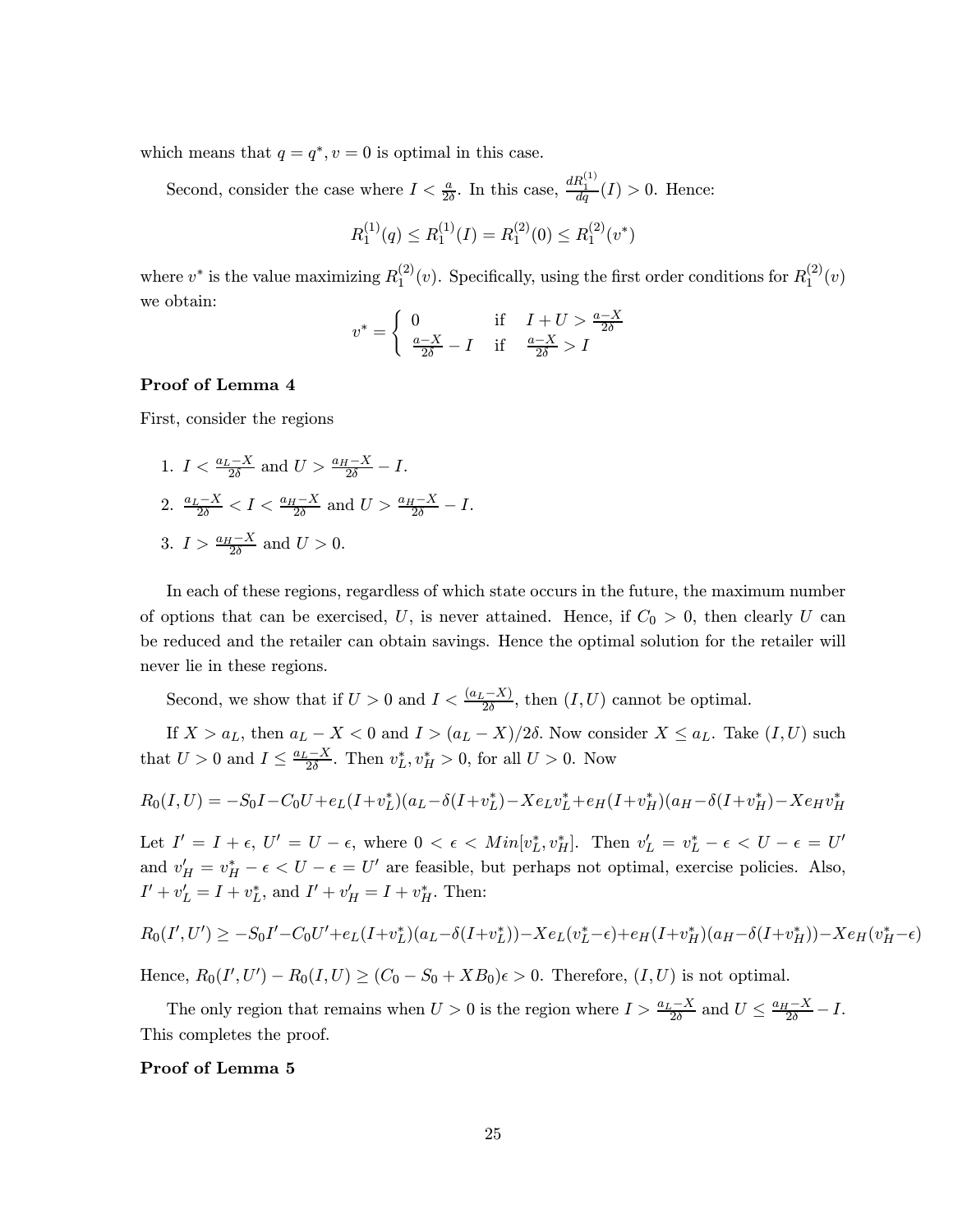First, consider the optimal solution for the retailer in the region  $\frac{a_L - X}{2\delta} \le I \le \frac{a_H - X}{2\delta}$ , and  $0 < U \leq \frac{a_H - X}{2\delta}$  with  $a_L > a_H - X$ . In this region, corresponding to region R3 in Figure 1, we have

$$
R_0(I_1^*, U_1^*) = Max[-IS_0 - UC_0 + e_L(I)(a_L - \delta I) + e_H(I + U)(a_H - \delta(I + U)) - e_HUX] \tag{A.3}
$$

The optimal solution for this problem is given by equations (10) and (11). Further, for the solution to be interior, the conditions in equations (12) and (13) must apply.

Second, consider the optimal solution for the retailer in the region  $\frac{a_L - X}{2\delta} \le I \le \frac{a_L}{2\delta}$ , and  $0 < U \leq \frac{a_H - X}{2\delta}$  with  $a_L < a_H - X$ . In this region, corresponding to region R3 in Figure 2, the objective function is the same as in equation (A.3). However, for the solution to be interior, the condition in equation (14) and (15) must now apply.

Finally, we consider the solution for the retailer in the region  $\frac{a_L}{2\delta} \leq I \leq \frac{a_H - X}{2\delta}$ , and  $0 < U \leq$  $\frac{a_H - X}{2\delta}$  with  $a_L < a_H - X$ . Over this region we have:

$$
R_0(I_3^*, U_3^*) = Max[-IS_0 - UC_0 + e_L \frac{a_L}{2\delta}(a_L - \delta \frac{a_L}{2\delta}) + e_H(I+U)(a_H - \delta(I+U)) - e_HUX]
$$

Let  $(I, U)$  be a point that is interior in this region. Now consider the point  $(I - \epsilon, U + \epsilon)$ where  $0 < \epsilon < min[I - \frac{a_L}{2\delta}, \frac{a_H - X}{2\delta} - I - U]$ . Then

$$
R_0(I - \epsilon, U + \epsilon) - R_0(I, U) = (S_0 - C_0 - Xe_H)\epsilon
$$

If  $0 < C_0 < S_0 - Xe_H$ , then substituting options for inventory is beneficial, and the optimal solution will be at  $I^* = \frac{a_L}{2\delta}$ . If  $C_0 \geq S_0 - Xe_H$ , then there always will be a solution with no options, that at worst is equivalent. Hence, there is no solution that is strictly interior in this region, and the only candidate with a positive number of options is  $I^* = \frac{a_L}{2\delta}$ , when  $0 < C_0 < S_0 - Xe_H$ . However, under this condition, it follows that the solution defined in (10), (11) satisfies  $I_2^* < \frac{a_L}{2\delta}$  and the optimal solution is then  $I_2^*, U_2^*$ . This completes the proof.

### Proof of Proposition 2

Consider the manufacturer's profit function with options offered:

$$
M_0 = I^* S_0 + U^* C_0 + e_L v_L^* X + e_H v_H^* X.
$$

From Lemma 5 it follows that, when  $S_0$ ,  $C_0$ , X satisfy conditions (12) and (13), or (14) and (15), the retailer's optimal response is given by equations (10) and (11). Furthermore, for these values of  $I^*$  and  $U^*$ , the optimal number of options exercised is equal to  $v_L^* = 0$  and  $v_H^* = U^*$ . Therefore,

$$
M_0 = I^*S_0 + U^*(C_0 + e_H X).
$$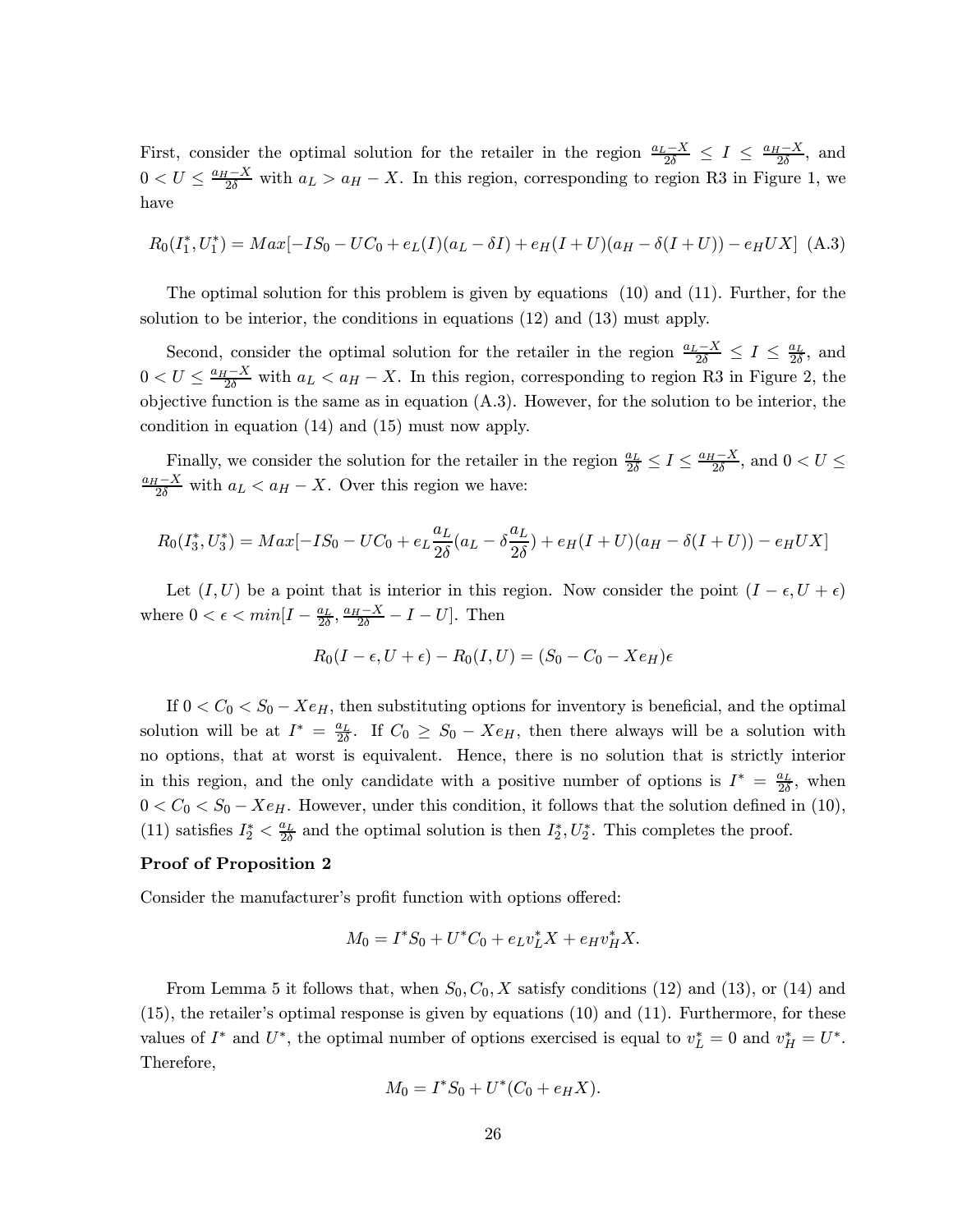Substituting for  $I^*$  and  $U^*$  from (10) and (11) and differentiating with respect to  $S_0$  and  $C_0$ lead to the following first order conditions:

$$
S_0^* - C_0^* = X B_0 + (\frac{a_L}{2} - X) e_L \tag{A.4}
$$

$$
S_0^* - \frac{B_0}{e_H} C_0 = X B_0 - (a_H - a_L) \frac{e_L}{2}
$$
 (A.5)

Solving these equations leads to

$$
S_0^* = \frac{A_0}{2} \tag{A.6}
$$

$$
C_0^* = (\frac{a_H}{2} - X)e_H.
$$
 (A.7)

To ensure that under this pricing policy it is optimal for the retailer to purchase options, we must check that the above solution satisfies equations  $(12)$  and  $(13)$ , or  $(14)$  and  $(15)$ .

From (A.7) it follows that  $C_0^* > 0$  if  $X < a_H/2$ . In addition,  $C_0^* > S_0^* - B_0 X$  if  $X > a_L/2$ . Therefore, the lower bound on  $C_0$  in (13) and (15) is valid if  $a_L/2 < X < a_H/2$ .

Regarding the upper bound on  $C_0$ , substituting  $(A.6)$  and  $(A.7)$  into the inequality

$$
C_0^* - [S_0^* - XB_0 + e_L(a_H - a_L)]\frac{e_H}{B_0} \le 0
$$

reduces after some algebra to

$$
\frac{e_L e_H (a_L - a_H)}{2B_0} \leq 0
$$

which is always true. Finally substituting  $(A.6)$  and  $(A.7)$  into the inequality

$$
C_0^* - (S_0^* - Xe_H) \le 0
$$

reduces to

$$
-\frac{e_L a_L}{2} \leq 0
$$

which is also always true. Summarizing the above discussion, the upper bounds on  $C_0$  are always valid, therefore the range for X is only  $a_L/2 < X < a_H/2$ , as required by the lower bound.

Regarding the retailer's response to this pricing policy, substituting  $(A.6)$  and  $(A.7)$  into (10) and (11) it follows that

$$
I^* = \frac{a_L}{4\delta} \text{ and } U^* = \frac{a_H - a_L}{4\delta}.
$$

Since  $I^* < a_L/2\delta$ , the quantity of product sold from inventory in period 1 is equal to  $q_L = q_H =$ I<sup>\*</sup>. The number of options exercised  $v_L = 0, v_H = U^*$ . This completes the proof.

### Proof of Proposition 3

The expressions for  $M_0^*, M^*, R_0^*, R^*$  follow directly by substituting the manufacturer's and retailer's optimal policies from Propositions 1 and 2 into the corresponding profit expressions.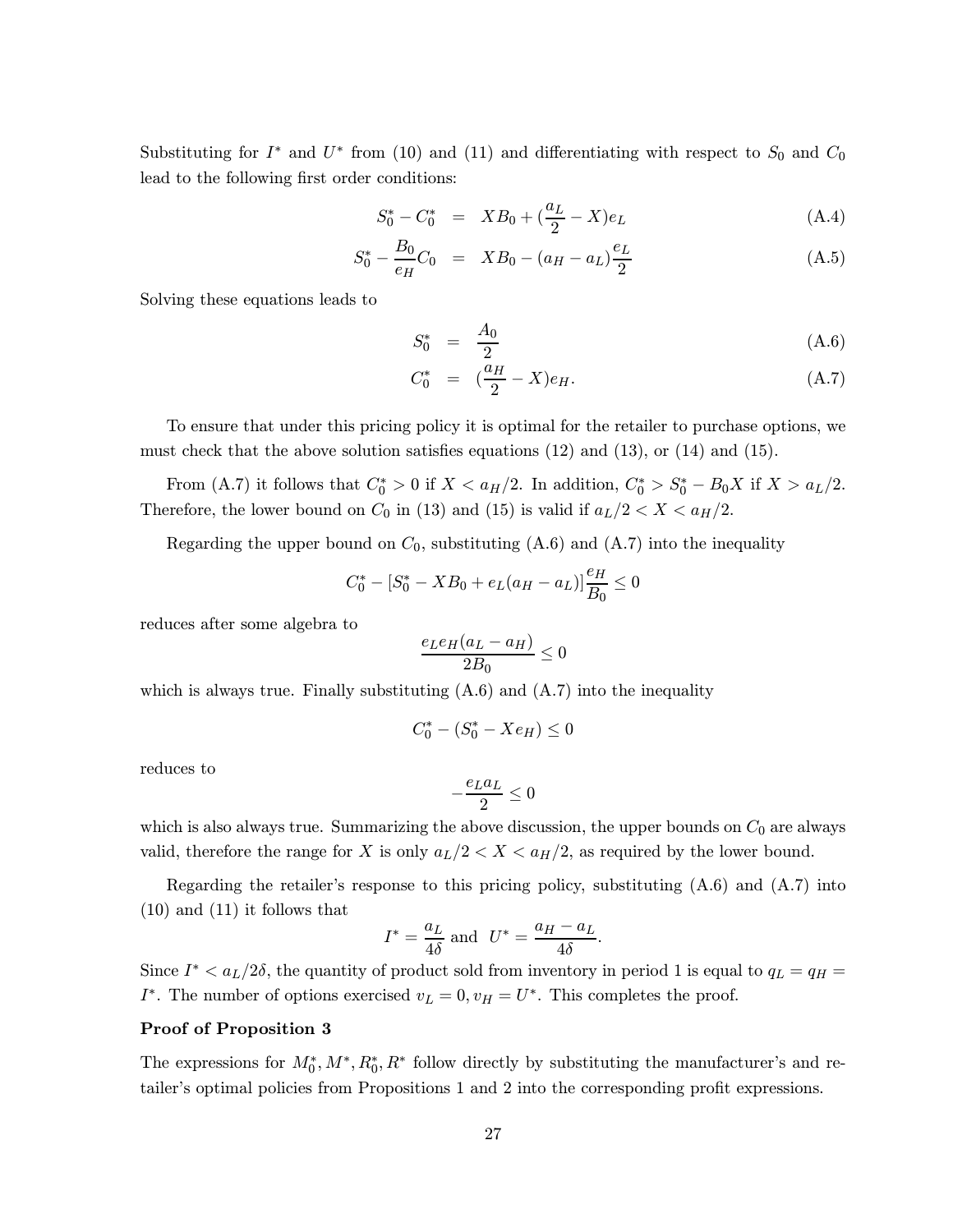To show that  $M^* > M_0^*$ , we only need to consider  $\sigma_A^2 \leq \eta^2$ , because the inequality is immediate in the opposite case. For this case, it follows after some algebra that

$$
M^* - M_0^* = \frac{e_L e_H (a_H - a_L)^2}{8 \delta B_0} \ge 0,
$$

therefore the value of the option contract is always beneficial for the manufacturer.

To examine the impact of options on the retailer's profits, we first consider the case  $\sigma_A^2 > \eta^2$ . Then,

$$
R^* - R_0^* = - \frac{3 e_L a_L^2}{16 \delta} < 0,
$$

thus  $R^* < R_0^*$ . In the case where  $\sigma_A^2 \leq \eta^2$ , it follows that

$$
R^* - R_0^* = \frac{e_L e_H (a_H - a_L)^2}{16 \delta B_0} \ge 0,
$$

thus  $R^* \geq R_0^*$ . This completes the proof.

### Proof of Lemma 6

The retailer's objective in period 1 is to maximize:

$$
R_1(q|I,a) = q(a - \delta q).
$$

This leads to  $q^* = Min[I, \frac{a}{2\delta}]$ . Hence,

$$
R_1(q^*|I,a) = \begin{cases} \frac{a^2}{2\delta} & \text{if } a \le 2\delta I \\ I(a - \delta I) & \text{if } a > 2\delta I \end{cases}
$$

Now consider period 0. We have:

$$
R_0(I) = -IS_0 + B_0 \int_{a_L}^{2\delta I} \frac{a^2}{4\delta} f(a)da + B_0 \int_{2\delta I}^{a_H} I(a - \delta I) f(a)da
$$

First, consider the case where  $I \leq \frac{a_L}{2\delta}$ . The above equation simplifies to

$$
R_0(I) = -IS_0 + B_0IA_0 - \delta I^2B_0
$$

from which we obtain,  $I^* = \frac{A_0 - S_0}{2\delta B_0}$ .

Second, consider the case where  $I > \frac{a_L}{2\delta}$ . For this case, using Leibnitz rule and simplifying, the first order condition is given by

$$
S_0 = B_0 \int_{2\delta I}^{a} (a - 2\delta I) f(a) da.
$$
 (A.8)

This completes the proof.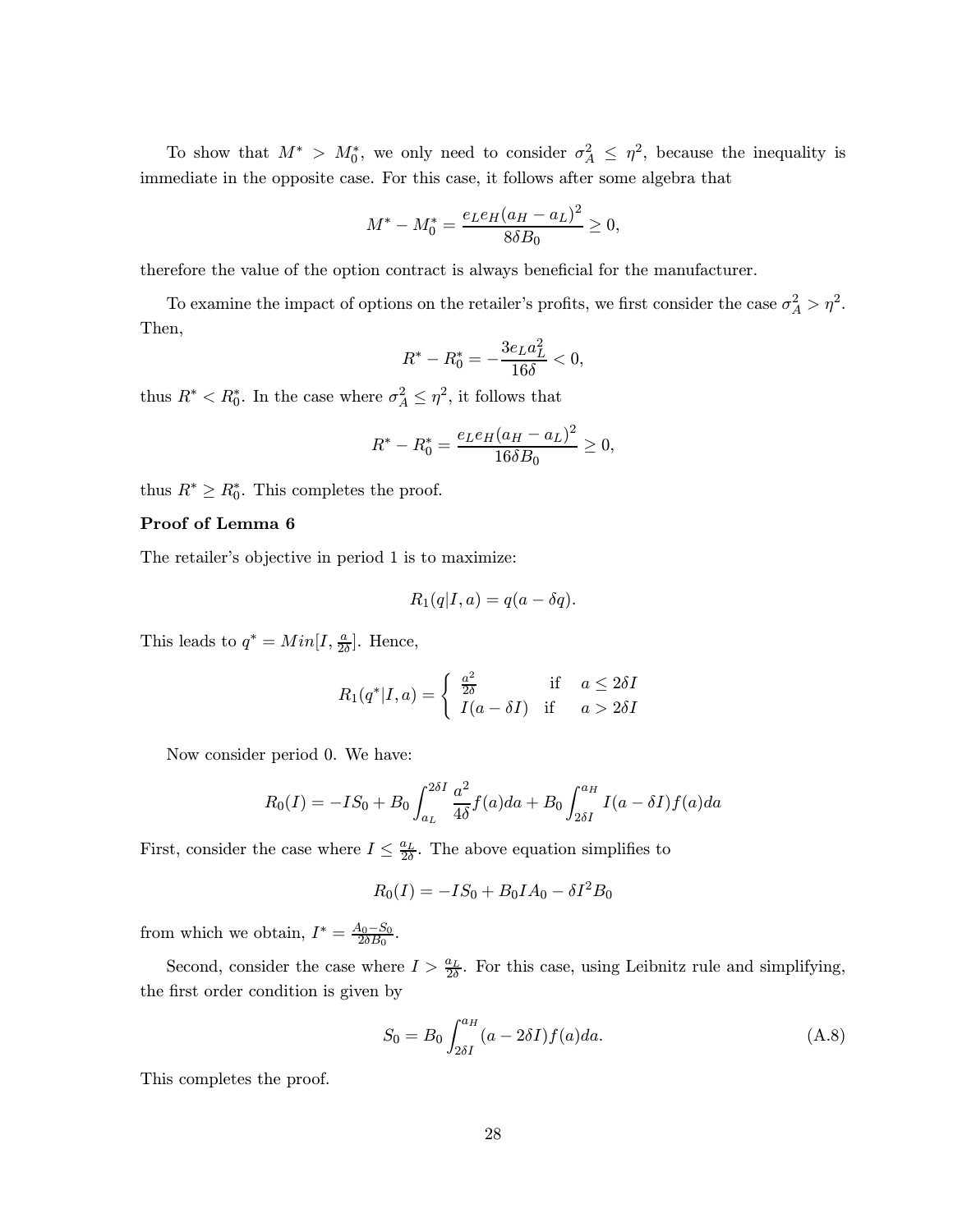### Proof of Proposition 5

Proposition 5 follows along similar lines to Proposition 2, so only a sketch of the proof is provided. The manufacturer's profit is

$$
M_0(S_0) = IS_0
$$

First, consider the case where  $A_0 - a_L B_0 < S_0 < A_0$ . From Lemma 6,

$$
M(S_0) = \frac{A_0 - S_0}{2\delta B_0} S_0.
$$

The optimal solution for this problem is  $S_0^* = \frac{A_0}{2}$ . Now, for  $S_0^* > A_0 - a_L B_0$ , it must be the case that  $\frac{A_0}{2} < a_L B_0$ .

Second, consider the case where  $S_0 < A_0 - a_L B_0$ . Here,

$$
M_0(S_0) = [I_0^*(S_0)]S_0
$$

where  $I_0^*(S_0)$  is given in lemma 6. The first order conditions lead to

$$
S_0^* = B_0 \int_{2\delta I}^{a_H} f(a) da \tag{A.9}
$$

This completes the characterization of the manufacturer's problem.

The retailer's problem in period 0, has been solved in lemma 6. For the case where  $\frac{A_0}{2} < a_L B_0$ ,  $I^*(S_0) = \frac{A_0 - S_0}{2\delta B_0}$ . Hence, when  $S_0^* = A_0/2$ ,  $I^*(S_0) = \frac{A_0}{4\delta B_0}$ .

For the case where  $A_0/2 > a_L B_0$ , we can combine equations (A.8) and (A.9) to establish an alternative characterization of the optimal response for the retailer, namely:

$$
\int_{2\delta I_0^*}^{a_H} af(a)da = 4\delta I_0^* \int_{2\delta I_0^*}^{a_H} f(a)da.
$$

This completes the proof.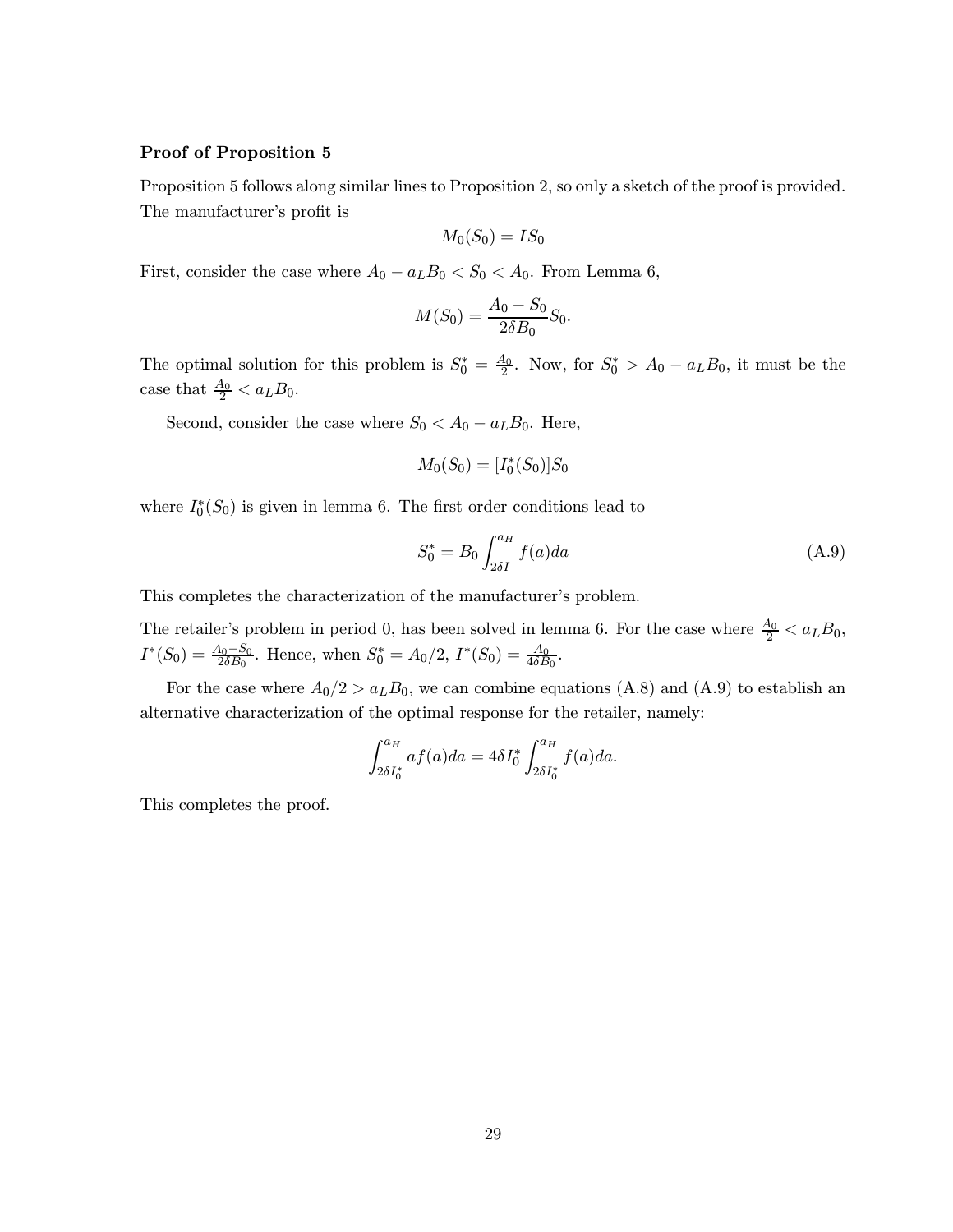# References

- Black, F. and M. Scholes, 1973, "The Pricing of Options and Corporate Liabilities", Journal of Political Economy, 81, 637,659.
- Conrad, J., 1989, "The Price Effect of Option Introduction", Journal of Finance, 44, 487-498.
- Damodaran A. and M. Subrahmanyam, 1992, "The Effects of Derivative Securities on the Markets for the Underlying Assets in the United States: A Survey", Financial Markets, Institutions and Instruments, 1, 1-21.
- Damodaran A. and J Lim, 1991, "The Effect of Option Listing on the Underlying Stocks Returns Processes", Journal of Banking and Finance, 15, 647-664.
- DeTemple, J. and L. Selden, 1987, "A General Equilibrium Analysis of Option and Stock Market Interactions", First Boston Working Paper Series, Columbia University.
- Duffie, D., 1996, "Dynamic Asset Pricing Theory", Princeton University Press.
- Grossman, S., 1988, "An Analysis of the Implications for Stock and Futures Price Volatility of Program Trading and Dynamic Hedging Strategies", Journal of Business, 61, 275-298.
- He, H. and R. Pindyck, 1989, "Investments in Flexible Production Capacity", Working paper MIT-EL 89-001WP, Center for Energy Policy Research, MIT.
- Jarrow B. and D. Van Deventer, 1996, "Power Swaps: Disease or Cure?", Risk Magazine, Feb, Vol. 2.
- Merton, R., 1973, "Theory of Rational Option Pricing", Bell Journal of Economics and Management Science, 4, 141-183.
- Pindyck, R., 1988, "Irreversible Investment, Capacity Choice, and the Value of the Firm", American Economic Review, 78, 969-985.
- Ritchken P. and C. Tapiero, 1986, "Contingent Claims Contracting for Purchasing Decisions in Inventory Management", Operations Research, 34, 864-870.
- Stein, J., 1989, "Information Externalities and Welfare-reducing Speculation", *Journal of* Political Economy, 95, 1123-1145.
- Triantis, A. and J. Hodder, 1990, "Valuing Flexibility as a Compound Option", The Journal of Finance, 45, 549-566.
- Tsay, A., S. Nahmias, N. Agrawal, 1999, "Modeling supply chain contracts: A review", S. Tayur, R. Ganeshan, M. Magazine, eds. Quantitative Models for Supply Chain Management., Kluwer Academic Publishers, Boston , MA.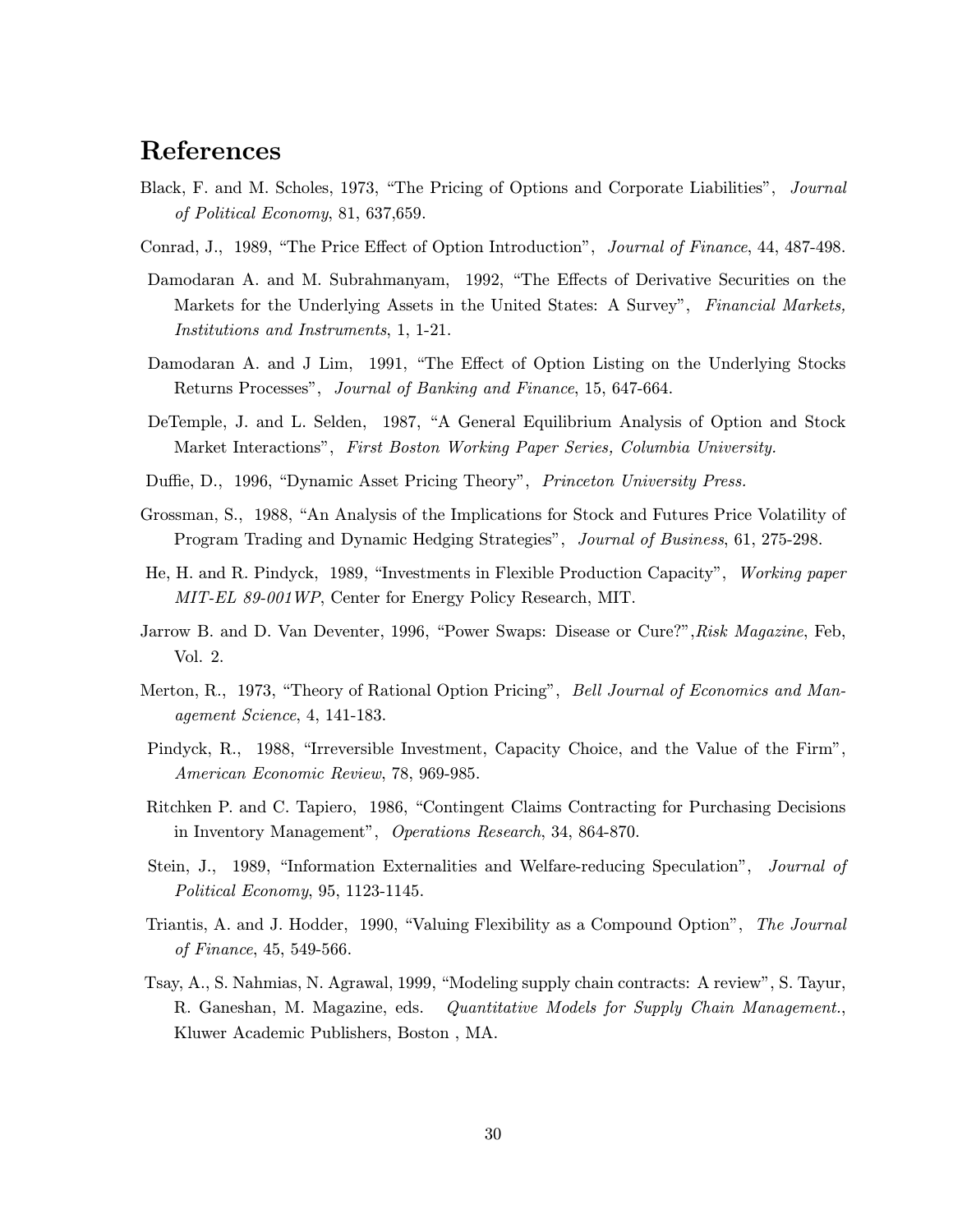

¤ Figure 1 shows the optimal policies for the retailer in period 1, conditional on inventory and option decisions taken in period 0, for each of the two realizations of the demand curve. Case 1 corresponds to the situation where  $\frac{a_L}{2\delta} > \frac{a_H - X}{2\delta}$ . For example, if [I,U] fall in region R2, and the demand realization is high, then the optimal policy is for the retailer to release all inventory and exercise all options.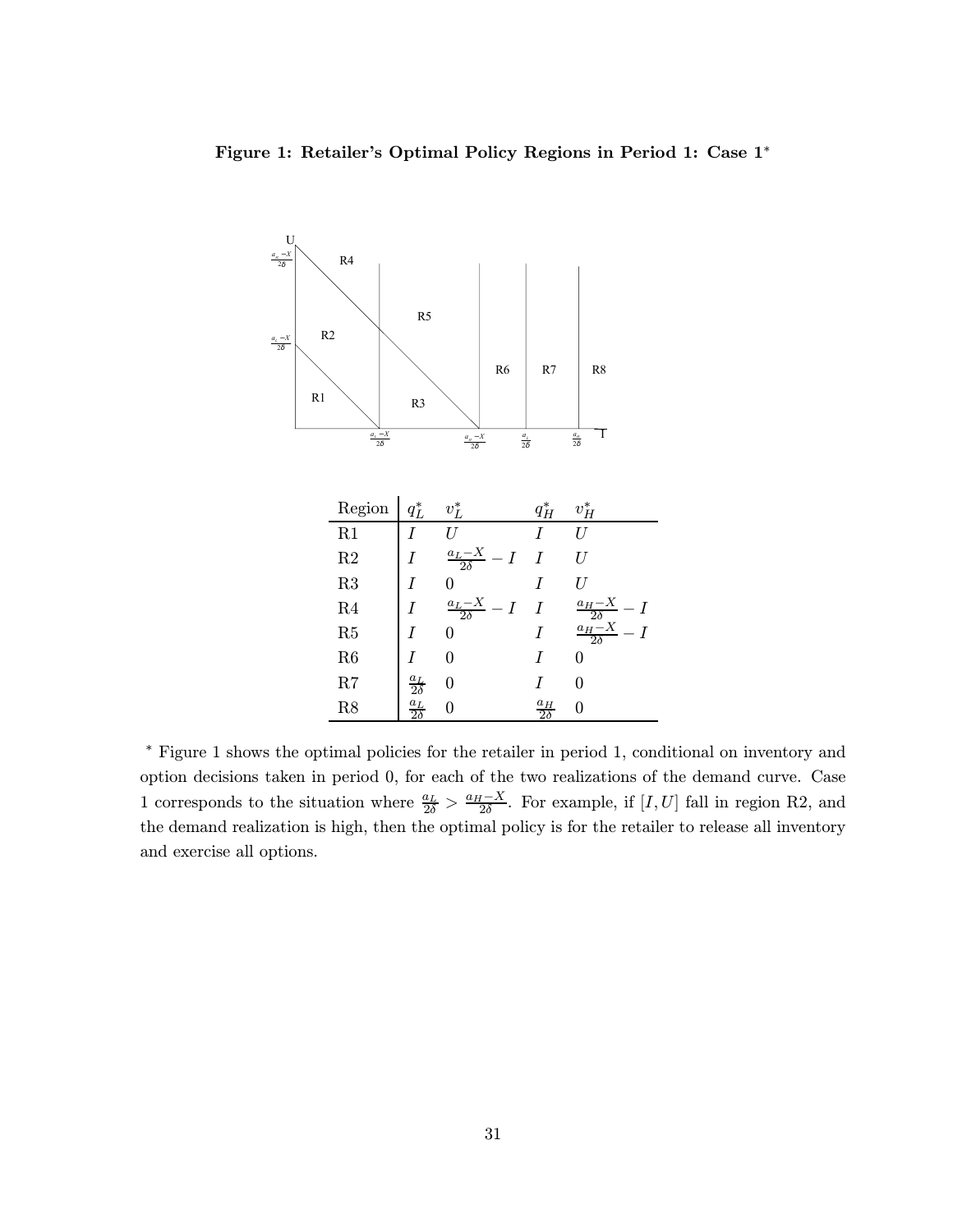Figure 2: Retailer's Optimal Policy Regions in Period 1: Case 2¤



¤ Figure 2 shows the optimal policies for the retailer in period 1, conditional on inventory and option decisions taken in period 0, for each of the two realizations of the demand curve. Case 2 corresponds to the situation where  $\frac{a_L}{2\delta} < \frac{a_H - X}{2\delta}$ . The regions have the same interpretations as in Figure 1.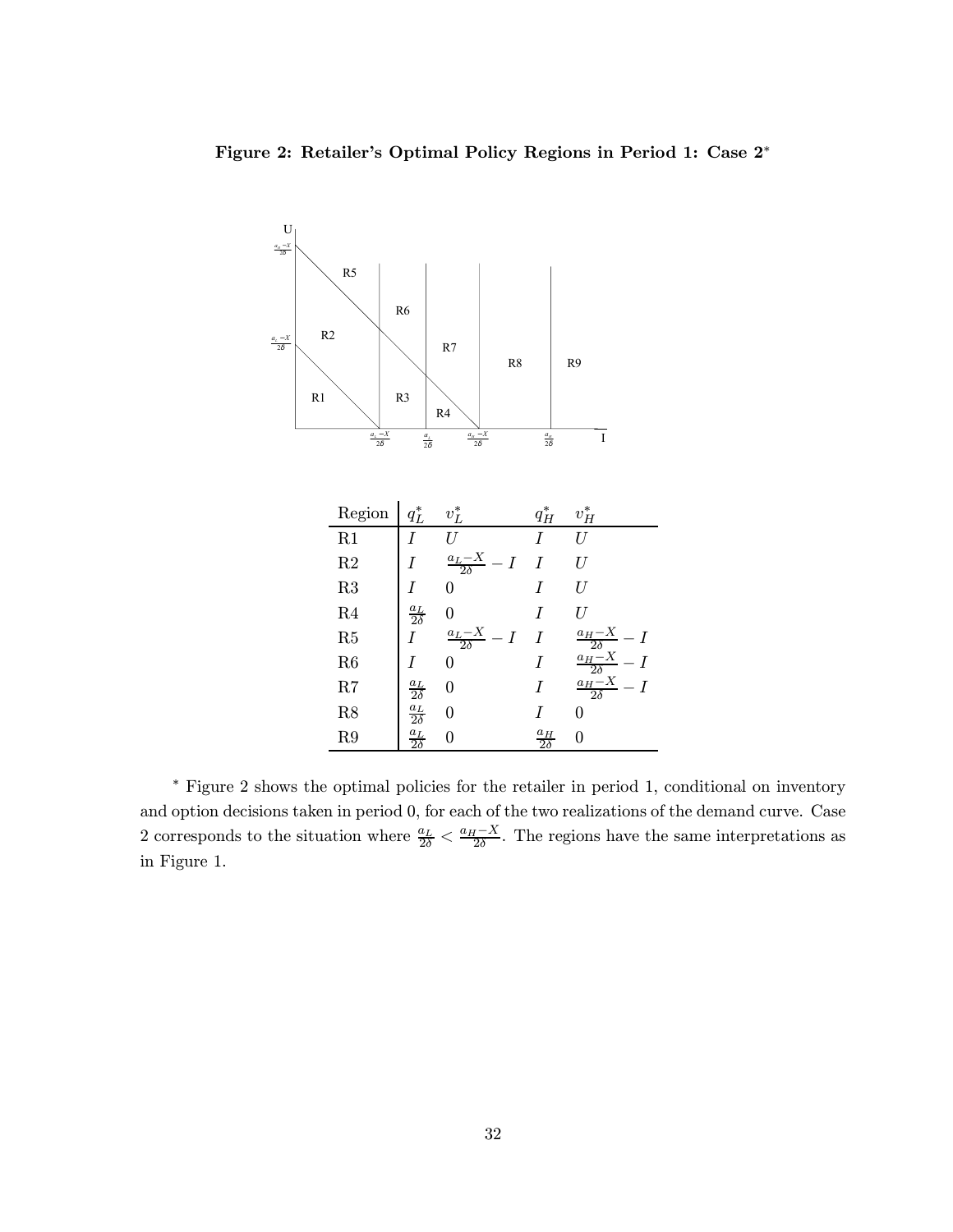### Figure 3: Equilibrium Wholesale Price\*



¤Figure 3 shows the behavior of the wholesale price as the volatility of the demand curve increases. The solid (dashed) line corresponds to the price when options (no options) are used. The figure illustrates that with options the wholesale price is never lower than the price without options. The intercept  $\alpha$  of the demand curve follows a uniform distribution with mean  $\mu$  and variance  $\sigma_A^2$ . The case parameters for the problem are :  $\delta = 0.5, B_0 = 0.8, \mu = 5, X = 2.5$ .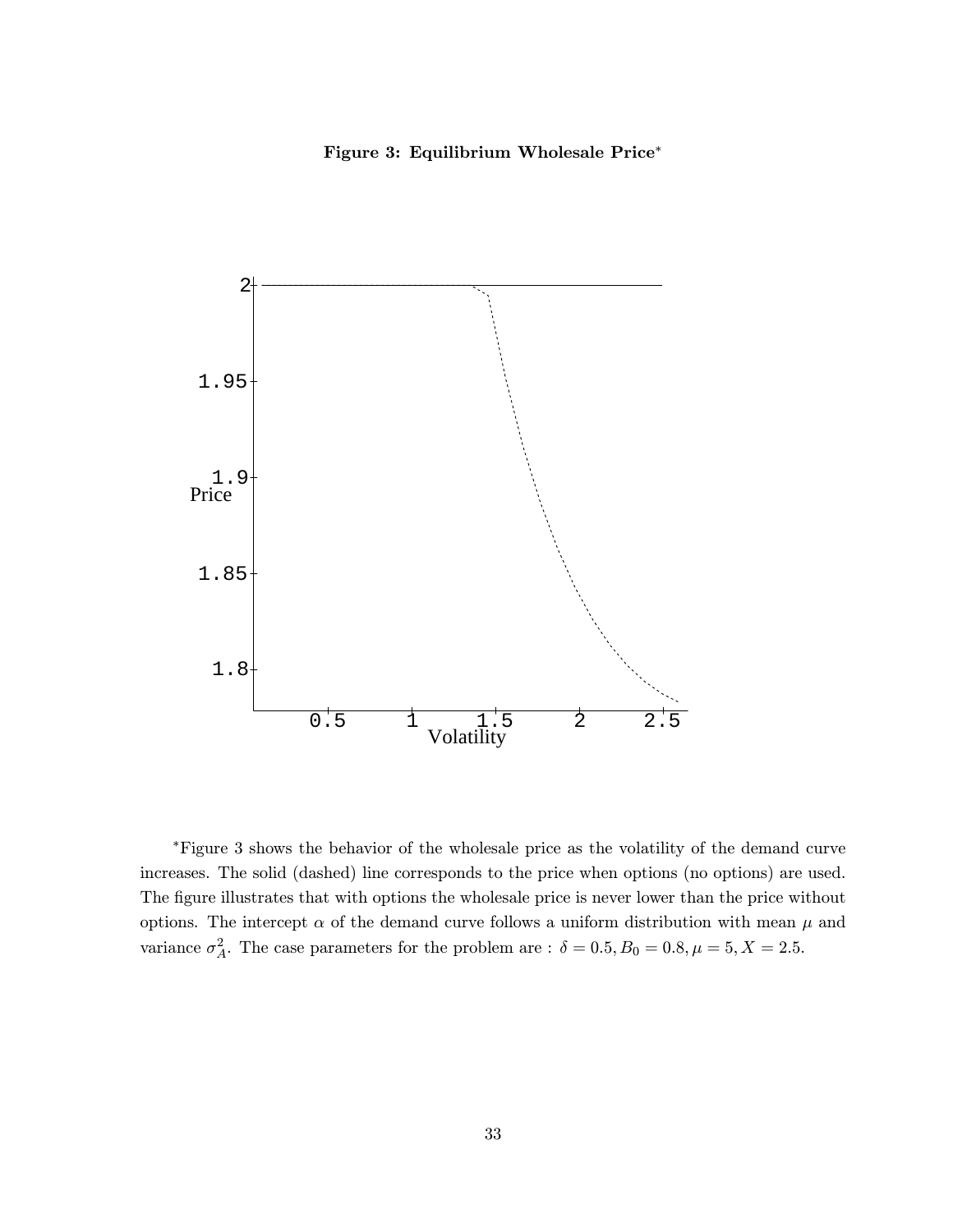Figure 4: Variance of Equilibrium Retail Price\*



¤Figure 4 shows the variance of the retail price as the volatility of the demand curve increases. The solid (dashed) line corresponds to the price when options (no options) are used. The figure illustrates that with options the volatility of the retail price is reduced compared to the case without options. The intercept  $\alpha$  of the demand curve follows a uniform distribution with mean  $\mu$  and variance  $\sigma_A^2$ . The case parameters for the problem are :  $\delta = 0.5, B_0 = 0.8, \mu = 5, X = 2.5$ .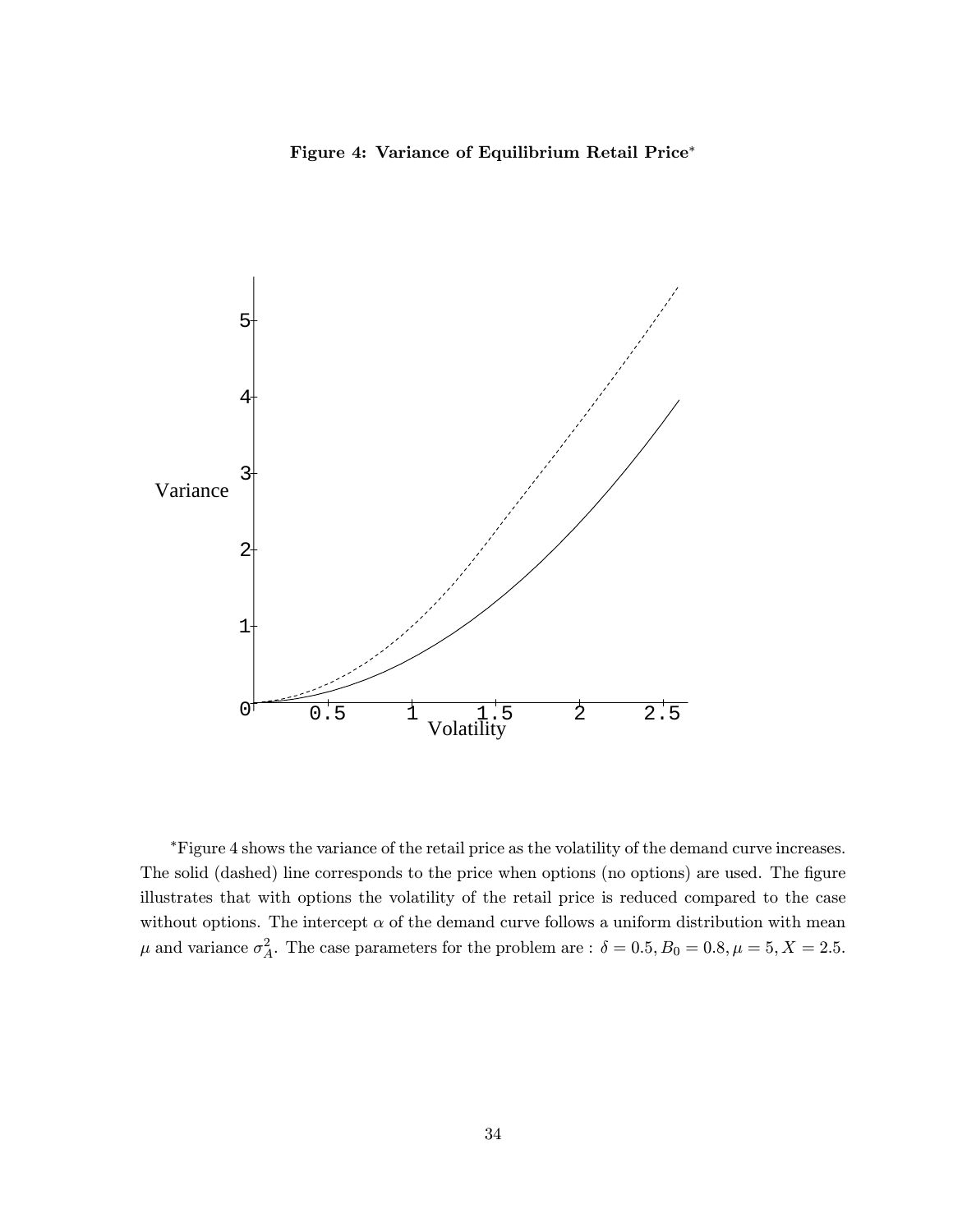Figure 5a: Project Value for Manufacturer \*



¤Figure 5a shows the net present value of the project for the manufacturer as the volatility of the demand curve increases. The solid (dashed) line corresponds to the price when options (no options) are used. The figure illustrates that the project value for the manufacturer is increasing in  $\sigma_A$ . Further, the value for the manufacturer is always higher when options are offered. The difference between the two curves, which denotes the value of the options program for the manufacturer, is increasing as the volatility of the demand curve increases. The intercept  $\alpha$  of the demand curve follows a uniform distribution with mean  $\mu$  and variance  $\sigma_A^2$ . The case parameters for the problem are :  $\delta = 0.5, B_0 = 0.8, \mu = 5, X = 2.5$ .